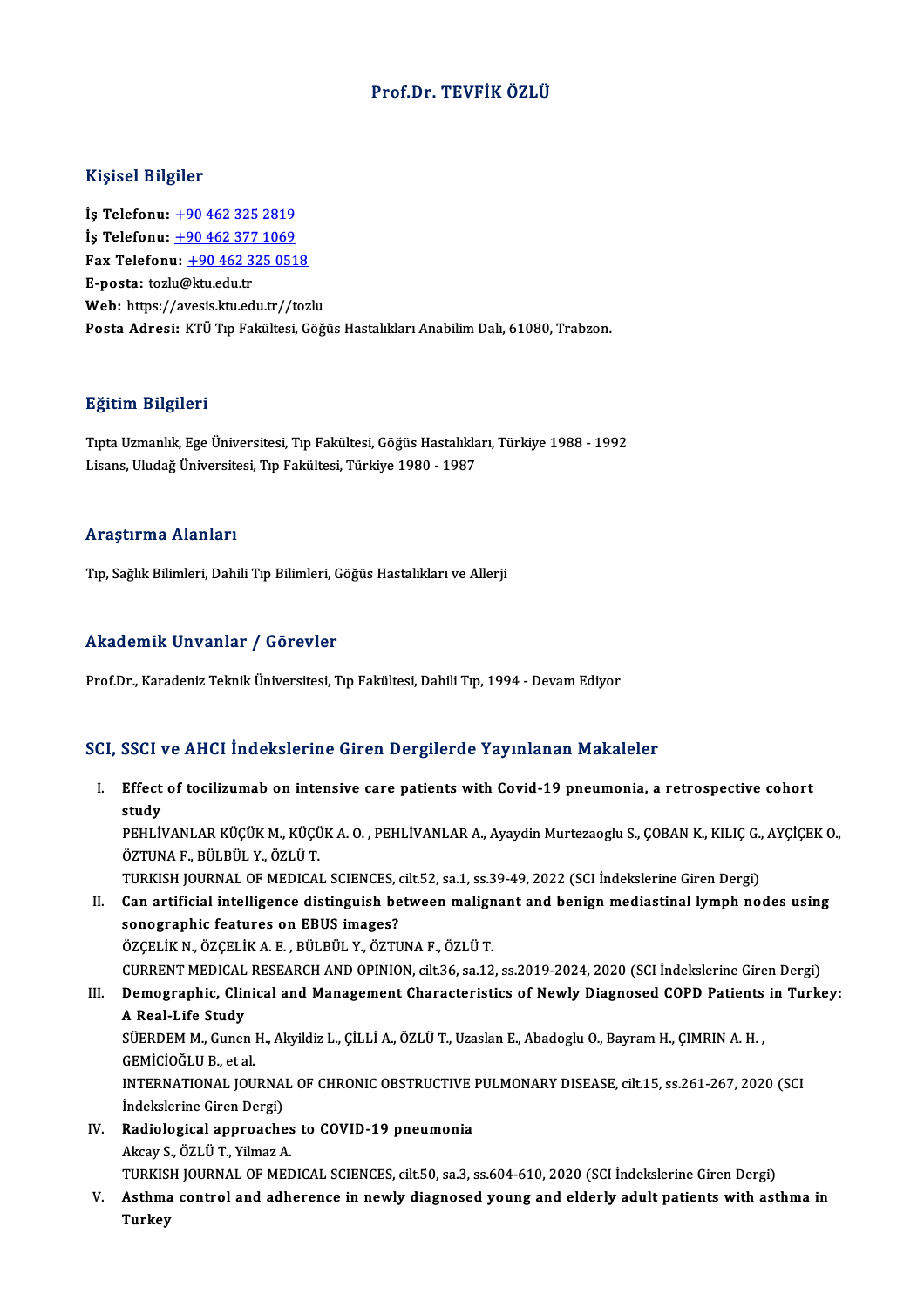Gemicioglu B., Bayram H., Cimrin A., ABADOĞLU Ö., ÇİLLİ A., Uzaslan E., Gunen H., Akyildiz L., SÜERDEM M., ÖZLÜ T.,<br>et el Gemi<br>et al<br>بین Gemicioglu B., Bayram H., Cimrin A., ABADOĞLU Ö., ÇİLLİ A., Uzaslan E., Gunen H., Ak<br>et al.<br>JOURNAL OF ASTHMA, cilt.56, sa.5, ss.553-561, 2019 (SCI İndekslerine Giren Dergi)<br>Can uva prodist patienta that will not banafit f

JOURNAL OF ASTHMA, cilt.56, sa.5, ss.553-561, 2019 (SCI Indekslerine Giren Dergi)

et al.<br>JOURNAL OF ASTHMA, cilt56, sa.5, ss.553-561, 2019 (SCI İndekslerine Giren Dergi)<br>VI. Can we predict patients that will not benefit from invasive mechanical ventilation? A novel scoring Can we predict patients that will not benefit from invasive mechanical ventilation? A novel scoring<br>system in intensive care: the IMV Mortality Prediction Score (IMPRES)<br>ÖZLÜ T., Pehlivanlar Kucuk M., KAYA A., Yarar E., Ki system in intensive care: the IMV Mortality Prediction Score (IMPRES)<br>ÖZLÜ T., Pehlivanlar Kucuk M., KAYA A., Yarar E., Kirakli C., Sengoren Dikis O., Kefeli Celik H., Ozkan S., Bekta<br>H., KÜÇÜK A. O. , et al.<br>TURKISH JOURN ÖZLÜ T., Pehlivanlar Kucuk M., KAYA A., Yarar E., Kirakli C., Sengoren Dikis O., Kefeli Celik H., Ozkan S., Bektas<br>H., KÜÇÜK A. O. , et al.<br>TURKISH JOURNAL OF MEDICAL SCIENCES, cilt.49, sa.6, ss.1662-1673, 2019 (SCI İndeks VII. Immunization status in chronic obstructive pulmonary disease: A multicenter study from Turkey TURKISH JOURNAL OF MEDICAL SCIENCES, cilt.49, sa.6, ss.1662-1673, 2019 (SCI İndekslerine Giren Dergi)<br>Immunization status in chronic obstructive pulmonary disease: A multicenter study from Turkey<br>ÖZLÜ T., BÜLBÜL Y., Aydin I<mark>mmuniza</mark><br>ÖZLÜ T., B<sup>1</sup><br>P. Y. , et al.<br>ANNAI S.O ÖZLÜ T., BÜLBÜL Y., Aydin D., Tatar D., Kuyucu T., ERBOY F., İNÖNÜ KÖSEOĞLU H., Anar C., Sü:<br>P. Y. , et al.<br>ANNALS OF THORACIC MEDICINE, cilt.14, sa.1, ss.75-82, 2019 (SCI İndekslerine Giren Dergi)<br>Prospective sress, secti P. Y. , et al.<br>ANNALS OF THORACIC MEDICINE, cilt.14, sa.1, ss.75-82, 2019 (SCI İndekslerine Giren Dergi)<br>VIII. Prospective cross-sectional multicenter study on domiciliary noninvasive ventilation in stable hypercapnic COPD patients Yazar E. E., ÖZLÜ T., Sariaydin M., TAYLAN M., EKİCİ A., Aydin D., Cosgun I. G., Kocak N. D. hypercapnic COPD patients<br>Yazar E. E. , ÖZLÜ T., Sariaydin M., TAYLAN M., EKİCİ A., Aydin D., Cosgun I. G. , Kocak N. D.<br>INTERNATIONAL JOURNAL OF CHRONIC OBSTRUCTIVE PULMONARY DISEASE, cilt.13, ss.2367-2374, 2018 (SCI Yazar E. E. , ÖZLÜ T., Saria<br>INTERNATIONAL JOURNA<br>İndekslerine Giren Dergi)<br>Prognostio Voluo of Uri IX. Prognostic Value of Uric Acid for Pulmonary Thromboembolism OZSUS.,COŞARA.M. ,AKSOYH.B. ,BÜLBÜL Y.,ÖZTUNAF.,KARAHANS.C. ,ÖZLÜT. Prognostic Value of Uric Acid for Pulmonary Thromboembolism<br>OZSU S., COŞAR A. M. , AKSOY H. B. , BÜLBÜL Y., ÖZTUNA F., KARAHAN S. C. , ÖZLÜ T.<br>RESPIRATORY CARE, cilt.62, sa.8, ss.1091-1096, 2017 (SCI İndekslerine Giren Der X. Classification of high-risk with cardiac troponin and shock index in normotensive patients with pulmonary embolism RESPIRATORY CARE, cilt.<br>Classification of high-<br>pulmonary embolism<br>Orsu S. Erbou M. C<sup>inper</sup> Ozsu S., Erbay M., GÜREL DURMUŞ Z., ÖZLÜ T. pulmonary embolism<br>Ozsu S., Erbay M., GÜREL DURMUŞ Z., ÖZLÜ T.<br>JOURNAL OF THROMBOSIS AND THROMBOLYSIS, cilt.43, sa.2, ss.179-183, 2017 (SCI İndekslerine Giren Dergi)<br>Assessment of Palliative Care in Lung Caneer in Turkey. Ozsu S., Erbay M., GÜREL DURMUŞ Z., ÖZLÜ T.<br>JOURNAL OF THROMBOSIS AND THROMBOLYSIS, cilt.43, sa.2, s:<br>XI. Assessment of Palliative Care in Lung Cancer in Turkey<br>PULPUL V. ÖZLÜ T. APING S. OZYUPEK R.A., Günbatar H. SEN JOURNAL OF THROMBOSIS AND THROMBOLYSIS, cilt.43, sa.2, ss.179-183, 2017 (SCI İndekslerine Giren Dergi)<br>Assessment of Palliative Care in Lung Cancer in Turkey<br>BÜLBÜL Y., ÖZLÜ T., ARINC S., OZYUREK B. A. , Günbatar H., SENTU Assessment of Pa<br>BÜLBÜL Y., ÖZLÜ T<br>AKBAY M. O. , et al.<br>MEDICAL PRINCIPI BÜLBÜL Y., ÖZLÜ T., ARINC S., OZYUREK B. A. , Günbatar H., SENTURK A., BAHADIR A., OZCELIK M<br>AKBAY M. O. , et al.<br>MEDICAL PRINCIPLES AND PRACTICE, cilt.26, sa.1, ss.50-56, 2017 (SCI İndekslerine Giren Dergi)<br>Shauld Law Mal AKBAY M. O., et al.<br>MEDICAL PRINCIPLES AND PRACTICE, cilt.26, sa.1, ss.50-56, 2017 (SCI İndekslerine Giren Dergi)<br>XII. Should Low-Molecular-Weight Heparin be Preferred Over Unfractionated Heparin After<br>Thrombolygis for Sov MEDICAL PRINCIPLES AND PRACTICE, cilt.26, sa.1, ss.50<br>Should Low-Molecular-Weight Heparin be Preferi<br>Thrombolysis for Severity Pulmonary Embolism?<br>Senturk A, VII MAZEL UCAR E, BERK S, ÖZLÜ T, Altinee Should Low-Molecular-Weight Heparin be Preferred Over Unfractionated Heparin After<br>Thrombolysis for Severity Pulmonary Embolism?<br>Senturk A., YILMAZEL UÇAR E., BERK S., ÖZLÜ T., Altinsoy B., Dabak G., Cakir E., Kadioglu E. Thrombolysis for Severity Pulmonary Embolism?<br>Senturk A., YILMAZEL UÇAR E., BERK S., ÖZLÜ T., Altinsoy B., Dabak G., Cakir E., Kadioglu E. E. , ŞEN H. S. , Ozsu S<br>CLINICAL AND APPLIED THROMBOSIS-HEMOSTASIS, cilt.22, sa.4, Senturk A., YILMAZEL UÇAR E., BERK S., ÖZLÜ T., Altinsoy B., Dabak G., Cakir E., Kadioglu E. E. , ŞEN H. S. , Oz:<br>CLINICAL AND APPLIED THROMBOSIS-HEMOSTASIS, cilt.22, sa.4, ss.395-399, 2016 (SCI İndekslerine Giren<br>XIII. Di CLINICAL A<br>Diagnostic<br>effusions. XIII. Diagnostic value of suPAR in differentiating noncardiac pleural effusions from cardiac pleural effusions.<br>
Ozsu S. S. , Oztuna F., Mentese A., ABUL Y., Ozlu T. The clinical respiratory journal, cilt.10, ss.61-6, 2016 (SCI İndekslerine Giren Dergi) XIV. General characteristics and therapeutic options in lung cancer in Turkey The clinical respiratory journal, cilt.10, ss.61-6, 2016 (SCI İndekslerine Giren Dergi)<br>General characteristics and therapeutic options in lung cancer in Turkey<br>ÖZLÜ T., BÜLBÜL Y., Arinc S., Ozyurek B. A. , Günbatar H., Se **Gene<br>ÖZLÜ<br>et al.**<br>EUPC ÖZLÜ T., BÜLBÜL Y., Arinc S., Ozyurek B. A. , Günbatar H., Senturk A., Bahadir A., O<br>et al.<br>EUROPEAN RESPIRATORY JOURNAL, cilt.46, 2015 (SCI İndekslerine Giren Dergi)<br>Besults ef Turkish smaking sessation polyeliniss dataks et al.<br>EUROPEAN RESPIRATORY JOURNAL, cilt.46, 2015 (SCI İndekslerine Giren Dergi)<br>XV. Results of Turkish smoking cessation polyclinics data's analysis (TUSPA study)<br>ÖZLÜ T. ÖZTUNA E. Er.M. Aydin L.V. Uygal A. Senggger T. C EUROPEAN RESPIRATORY JOURNAL, cilt.46, 2015 (SCI İndekslerine Giren Dergi)<br>Results of Turkish smoking cessation polyclinics data's analysis (TUSPA study)<br>ÖZLÜ T., ÖZTUNA F., Er M., Aydin L. Y. , Uysal A., Sengezer T., Ceti Results of Turkish smoking cessation polyclinics data's analysis (TUSPA<br>ÖZLÜ T., ÖZTUNA F., Er M., Aydin L. Y. , Uysal A., Sengezer T., Cetinkaya P. D. , Yasa<br>EUROPEAN RESPIRATORY JOURNAL, cilt.46, 2015 (SCI İndekslerine G ÖZLÜ T., ÖZTUNA F., Er M., Aydin L. Y., Uysal A., Sengezer T., Cetinkaya P. D., Ya:<br>EUROPEAN RESPIRATORY JOURNAL, cilt.46, 2015 (SCI İndekslerine Giren Dergi<br>XVI. Assesment of palliative care in lung cancer in Turkey (ASPE EUROPEAN RESPIRATORY JOURNAL, cilt.46, 2015 (SCI İndekslerine Giren Dergi)<br>Assesment of palliative care in lung cancer in Turkey (ASPECT study)<br>BÜLBÜL Y., ÖZLÜ T., Arinc S., Ozyurek B.A., Günbatar H., Senturk A., Bahadir A Assesment of palliative care in lung cancer in Turkey (ASPECT study) BÜLBÜL Y., ÖZLÜ T., Arinc S., Ozyurek B. A. , Günbatar H., Senturk A., Bahadir A., O<br>et al.<br>EUROPEAN RESPIRATORY JOURNAL, cilt.46, 2015 (SCI İndekslerine Giren Dergi)<br>Value ef Cardiae Trananin and ePESL in Treatment ef Bul et al.<br>EUROPEAN RESPIRATORY JOURNAL, cilt.46, 2015 (SCI İndekslerine Giren Dergi)<br>XVII. Value of Cardiac Troponin and sPESI in Treatment of Pulmonary Thromboembolism at Outpatient<br>Setting EUROPE<br>Value o<br>Setting Value of Cardiac Troponin and sPESI in Tr<br>Setting<br>Ozsu S. S., BEKTAS H., Abul Y., ÖZLÜ T., ÖREM A.<br>UING sik193.534 ss E59 565-2015 (SGLindek Setting<br>Ozsu S. S. , BEKTAS H., Abul Y., ÖZLÜ T., ÖREM A.<br>LUNG, cilt.193, sa.4, ss.559-565, 2015 (SCI İndekslerine Giren Dergi)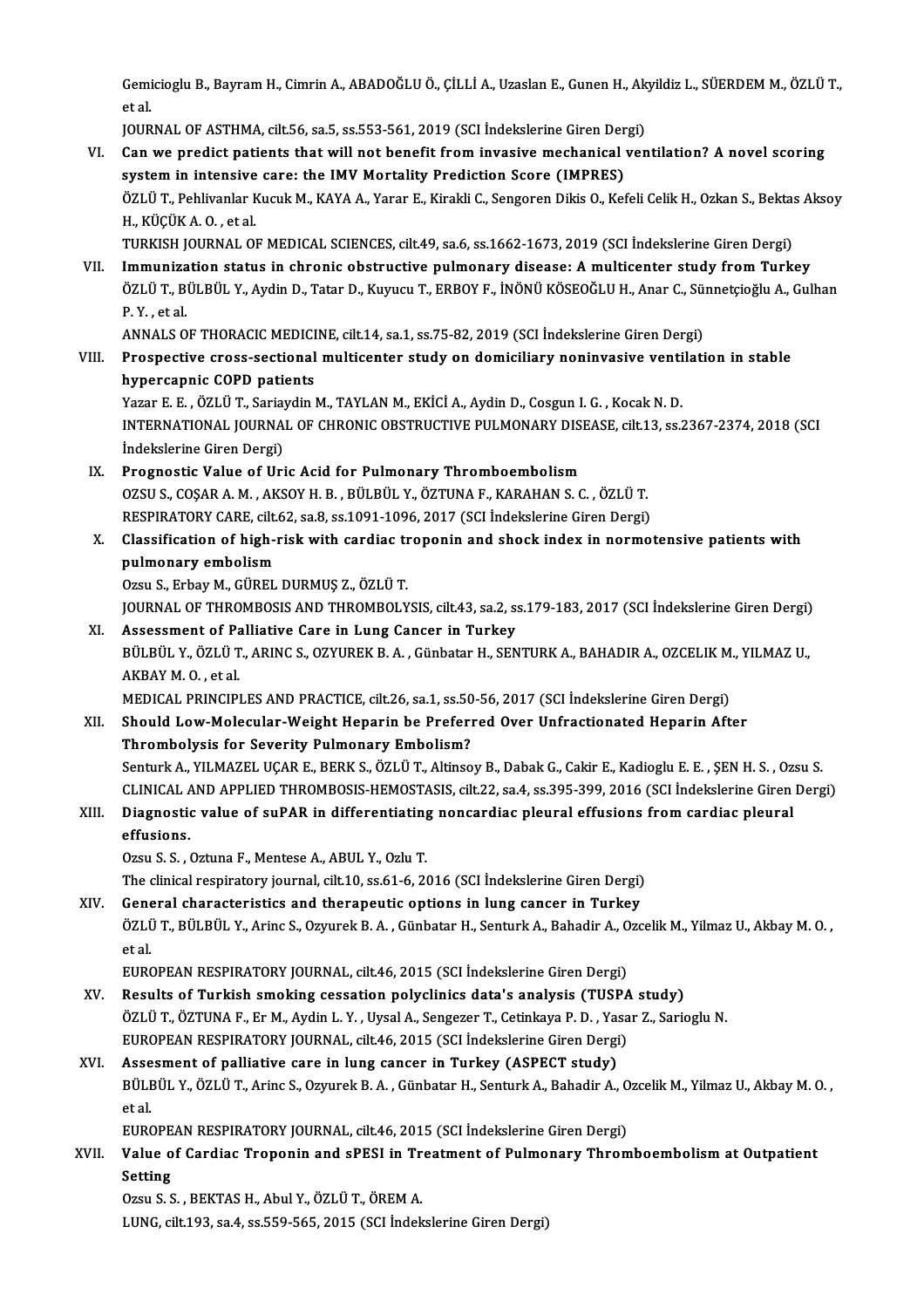| XVIII.      | Prognostic value of red cell distribution width in patients with sarcoidosis                                                                                                       |
|-------------|------------------------------------------------------------------------------------------------------------------------------------------------------------------------------------|
|             | Ozsu S. S., Ozcelik N., ÖZTUNA F., ÖZLÜ T.                                                                                                                                         |
|             | CLINICAL RESPIRATORY JOURNAL, cilt.9, sa.1, ss.34-38, 2015 (SCI Indekslerine Giren Dergi)                                                                                          |
| XIX.        | Carbonic Anhydrase IX in the Prediction of Right Ventricular Dysfunction in Patients With                                                                                          |
|             | Hemodynamically Stable Acute Pulmonary Embolism                                                                                                                                    |
|             | Abul Y., Ozsu S. S. , MENTEŞE A., DURMUŞ İ., BEKTAS H., PEHLIVANLAR M., TURAN O. E. , SUMER A., ÖREM A., ÖZLÜ                                                                      |
|             | T.<br>CLINICAL AND APPLIED THROMBOSIS-HEMOSTASIS, cilt.20, sa.8, ss.838-843, 2014 (SCI İndekslerine Giren Dergi)                                                                   |
| XX.         | Combination and comparison of two models in prognosis of pulmonary embolism: Results from                                                                                          |
|             | TUrkey Pulmonary Embolism Group (TUPEG) study                                                                                                                                      |
|             | Ozsu S. S., ÖZLÜ T., SENTURK A., Ucar E. Y., Kirkil G., KADIOGLU E. E., Altinsoy B., SAYLAN B., Selimoglu H. S.,                                                                   |
|             | DABAK G, et al.                                                                                                                                                                    |
|             | THROMBOSIS RESEARCH, cilt.133, sa.6, ss.1006-1010, 2014 (SCI Indekslerine Giren Dergi)                                                                                             |
| XXI.        | Red cell distribution width: A new predictor for chronic thromboembolic pulmonary hypertension                                                                                     |
|             | after pulmonary embolism                                                                                                                                                           |
|             | Abul Y., Ozsu S. S., KORKMAZ A., BÜLBÜL Y., ÖREM A., ÖZLÜ T.                                                                                                                       |
|             | CHRONIC RESPIRATORY DISEASE, cilt.11, sa.2, ss.73-81, 2014 (SCI İndekslerine Giren Dergi)                                                                                          |
| XXII.       | Prognostic Value of Red Cell Distribution Width in Patients With Pulmonary Embolism                                                                                                |
|             | Ozsu S. S., Abul Y., GUNAYDIN S., ÖREM A., ÖZLÜ T.                                                                                                                                 |
|             | CLINICAL AND APPLIED THROMBOSIS-HEMOSTASIS, cilt.20, sa.4, ss.365-370, 2014 (SCI İndekslerine Giren Dergi)                                                                         |
| XXIII.      | Frequency and predictors of obesity hypoventilation in hospitalized patients at a tertiary health                                                                                  |
|             | care institution                                                                                                                                                                   |
|             | BÜLBÜL Y., AYIK S., ÖZLÜ T., ÖREM A.                                                                                                                                               |
|             | ANNALS OF THORACIC MEDICINE, cilt.9, sa.2, ss.87-91, 2014 (SCI Indekslerine Giren Dergi)                                                                                           |
| <b>XXIV</b> | Vena cava filter in patients With pulmoner embolism: Long-term results                                                                                                             |
|             | Ozsu S. S., Ozcelik N., ÖZTÜRK M., ÖZLÜ T.                                                                                                                                         |
|             | EUROPEAN RESPIRATORY JOURNAL, cilt.42, 2013 (SCI İndekslerine Giren Dergi)                                                                                                         |
| XXV.        | Carbonic anhydrase IX in the prediction of right ventricular dysfunction in patients with                                                                                          |
|             | hemodynamically stable acute pulmonary embolism                                                                                                                                    |
|             | Abul Y., Ozsu S., MENTESE A., DURMUS İ., Bektas H., Pehlivanlar M., TURAN O. E., Sumer A., ÖREM A., ÖZLÜ T.                                                                        |
|             | EUROPEAN RESPIRATORY JOURNAL, cilt.42, 2013 (SCI İndekslerine Giren Dergi)                                                                                                         |
| XXVI.       | Predictive value of troponins and simplified pulmonary embolism severity index in patients with                                                                                    |
|             | normotensive pulmonary embolism                                                                                                                                                    |
|             | Ozsu S. S., Abul Y., ÖREM A., ÖZTUNA F., BÜLBÜL Y., YAMAN H., ÖZLÜ T.                                                                                                              |
|             | MULTIDISCIPLINARY RESPIRATORY MEDICINE, cilt.8, 2013 (SCI İndekslerine Giren Dergi)                                                                                                |
| XXVII.      | Pentraxin-3: A novel biomarker for discriminating parapneumonic from other exudative effusions                                                                                     |
|             | Ozsu S. S., Abul Y., Mentese A., BEKTAS H., UZUN A., Ozlu T., PORCEL J. M.                                                                                                         |
|             | RESPIROLOGY, cilt.18, sa.4, ss.657-662, 2013 (SCI Indekslerine Giren Dergi)                                                                                                        |
| XXVIII.     | Prediction of right ventricular dysfunction from radiographic estimates of right descending                                                                                        |
|             | pulmonary artery in hemodynamically stable pulmonary embolism patients                                                                                                             |
|             | Abul Y., Ozsu S. S., KARAKURT S., Ozben B., DURMUŞ İ., Toprak A., ÖZLÜ T., Celikel T.                                                                                              |
|             | CARDIOLOGY JOURNAL, cilt.20, sa.2, ss.184-189, 2013 (SCI İndekslerine Giren Dergi)                                                                                                 |
| XXIX.       | General Characteristics and Prognostic Factors of Pneumonia Cases Developed During Pandemic                                                                                        |
|             | (H1N1) Influenza-A Virus Infection in Turkey                                                                                                                                       |
|             | ÖZLÜ T., BÜLBÜL Y., Tasbakan S., KILIC H., KUYUCU T., Yildiz T., OZDEMIR T., DURU S., ÖZTUNA F., ADIGUZEL N., et                                                                   |
|             | al.                                                                                                                                                                                |
| XXX.        | BALKAN MEDICAL JOURNAL, cilt.30, sa.1, ss.68-73, 2013 (SCI Indekslerine Giren Dergi)<br>Effect of nasal continuous positive airway pressure on global right ventricular myocardial |
|             | performance in patients with obstructive sleep apnea syndrome                                                                                                                      |
|             | ÖZTUNA F., GOZACAN H., KIRIS G., ESEN T., KARAMAN K., KARAHAN S. C. , Ozsu S. S. , ÖZLÜ T., KUTLU M.                                                                               |
|             | TURKISH JOURNAL OF MEDICAL SCIENCES, cilt.43, sa.3, ss.393-399, 2013 (SCI İndekslerine Giren Dergi)                                                                                |
|             |                                                                                                                                                                                    |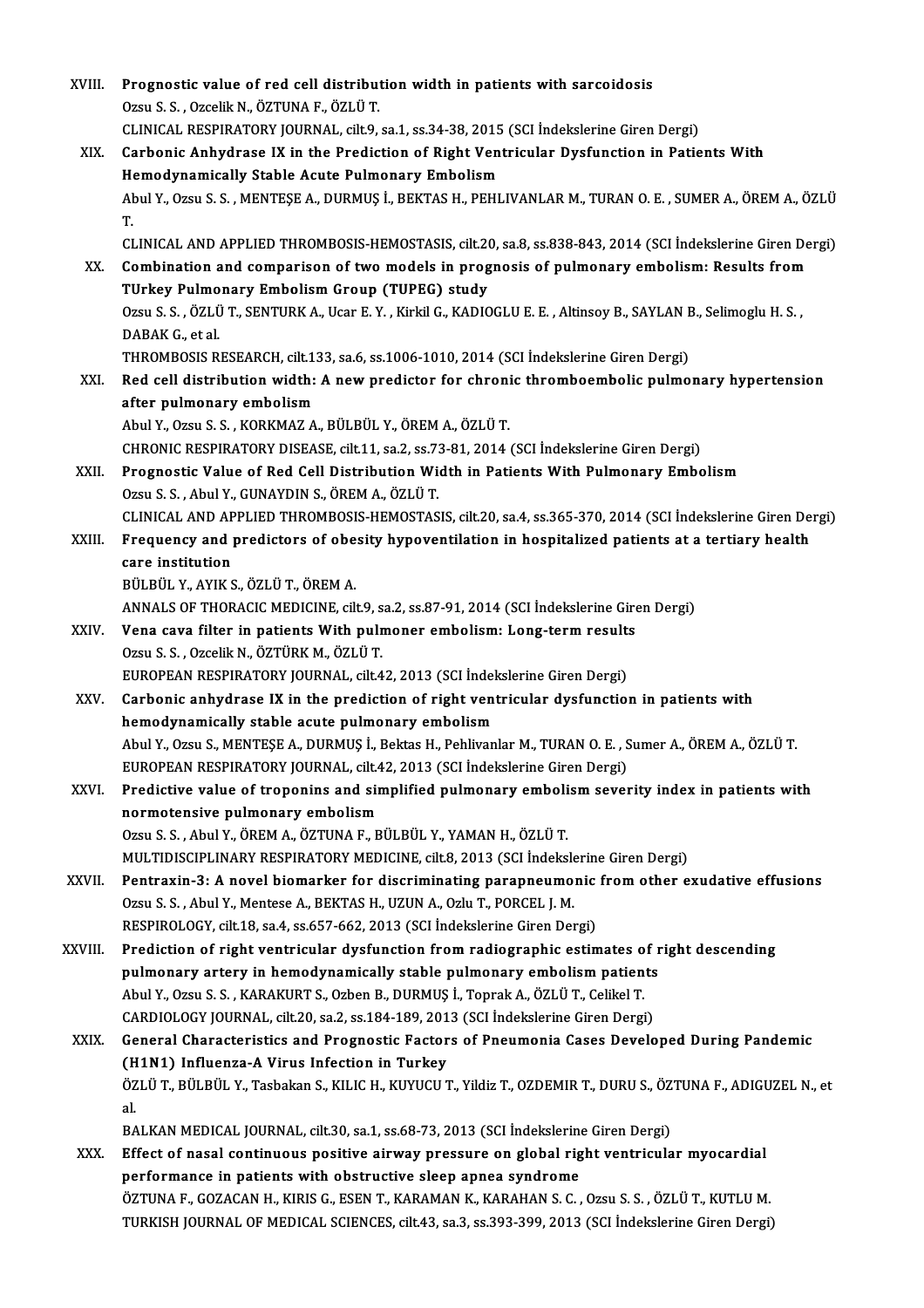| XXXI.         | Relationship between cardiac troponin-T and right ventricular Tei index in patients with                                                              |
|---------------|-------------------------------------------------------------------------------------------------------------------------------------------------------|
|               | hemodynamically stable pulmonary embolism: an observational study                                                                                     |
|               | Ozsu S. S., Kiris A., BÜLBÜL Y., ÖZTUNA F., KARAMAN K., KUTLU M., ÖZLÜ T.                                                                             |
|               | ANATOLIAN JOURNAL OF CARDIOLOGY, cilt.12, sa.8, ss.659-665, 2012 (SCI İndekslerine Giren Dergi)                                                       |
| XXXII.        | Relationship between cardiac troponin-T and right ventricular Tei index in patients with                                                              |
|               | hemodynamically stable pulmonary embolism: an observational study.                                                                                    |
|               | KIRIŞ A., BÜLBÜL Y., ÖZSU S. S. , ÖZTUNA F., KUTLU M., ÖZLÜ T., KARAMAN K.                                                                            |
|               | ANADOLU KARDIYOLOJI DERGISI-THE ANATOLIAN JOURNAL OF CARDIOLOGY, cilt.12, ss.659-665, 2012 (SCI<br>Expanded Indekslerine Giren Dergi)                 |
| <b>XXXIII</b> | Red cell distribution width (RDW): A new predictor for chronic thromboembolic pulmonary                                                               |
|               | hypertension                                                                                                                                          |
|               | Abul Y., Ozsu S., Korkmaz A., BÜLBÜL Y., ÖZLÜ T.                                                                                                      |
|               | EUROPEAN RESPIRATORY JOURNAL, cilt.40, 2012 (SCI İndekslerine Giren Dergi)                                                                            |
| <b>XXXIV</b>  | Comparision of procalcitonin and CURB-65 in pneumonia                                                                                                 |
|               | Ozsu S., Yilmaz I., Abul Y., ÖZTUNA F., BÜLBÜL Y., ÖZLÜ T.                                                                                            |
|               | EUROPEAN RESPIRATORY JOURNAL, cilt.40, 2012 (SCI İndekslerine Giren Dergi)                                                                            |
| <b>XXXV</b>   | Pentraxin-3: A novel biomarker for the differentiation of parapneumonic effusion and malignant                                                        |
|               | pleural effusion                                                                                                                                      |
|               | Ozsu S., Abul Y., MENTEȘE A., Bektas H., Uzun A., ÖZLÜ T.                                                                                             |
|               | EUROPEAN RESPIRATORY JOURNAL, cilt.40, 2012 (SCI İndekslerine Giren Dergi)                                                                            |
| XXXVI.        | Prognostic value of red cell distribution width in patients with pulmonary embolism                                                                   |
|               | Ozsu S., Abul Y., Gunaydin S., ÖREM A., ÖZLÜ T.                                                                                                       |
|               | EUROPEAN RESPIRATORY JOURNAL, cilt.40, 2012 (SCI İndekslerine Giren Dergi)                                                                            |
| <b>XXXVII</b> | Prognostic role of cardiac troponins and simplified pulmonary embolism severity index in patients                                                     |
|               | with normotensive pulmonary embolism                                                                                                                  |
|               | Ozsu S., Abul Y., ÖREM A., ÖZTUNA F., BÜLBÜL Y., YAMAN H., ÖZLÜ T.                                                                                    |
|               | EUROPEAN RESPIRATORY JOURNAL, cilt.40, 2012 (SCI İndekslerine Giren Dergi)<br>Tracheobronchopathia Osteoplastica with Behcet's Disease: Case Report   |
| XXXVIII.      | ÖZTUNA F., Yilmaz I., Gulsoy A., Ozsu S. S., BÜLBÜL Y., ÖZLÜ T.                                                                                       |
|               | TURKIYE KLINIKLERI TIP BILIMLERI DERGISI, cilt.32, sa.4, ss.1109-1113, 2012 (SCI İndekslerine Giren Dergi)                                            |
| <b>XXXIX</b>  | Non-Small Cell Lung Cancer Presenting with Unilateral Retinal Detachment: Case Report                                                                 |
|               | Ozsu S. S., TÜRK A., BÜLBÜL Y., KOLA M., ÖZTUNA F., ÖZLÜ T.                                                                                           |
|               | TURKIYE KLINIKLERI TIP BILIMLERI DERGISI, cilt.32, sa.3, ss.813-817, 2012 (SCI İndekslerine Giren Dergi)                                              |
| XL.           | Red Cell Distribution Width in Patients with Obstructive Sleep Apnea Syndrome                                                                         |
|               | Ozsu S. S., Abul Y., Gulsoy A., BÜLBÜL Y., Yaman S., ÖZLÜ T.                                                                                          |
|               | LUNG, cilt.190, sa.3, ss.319-326, 2012 (SCI Indekslerine Giren Dergi)                                                                                 |
| XLI.          | Long-Term Outcomes in Acute Pulmonary Thromboembolism: The Incidence of Chronic                                                                       |
|               | Thromboembolic Pulmonary Hypertension and Associated Risk Factors                                                                                     |
|               | KORKMAZ A., ÖZLÜ T., Ozsu S. S., KAZAZ Z., BÜLBÜL Y.                                                                                                  |
|               | CLINICAL AND APPLIED THROMBOSIS-HEMOSTASIS, cilt.18, sa.3, ss.281-288, 2012 (SCI İndekslerine Giren Dergi)                                            |
| XLII.         | Prognostic significance of PaO2/PaCO2 ratio in normotensive patients with pulmonary embolism                                                          |
|               | Ozsu S. S., Abul Y., Yilmaz I., Ozsu A., ÖZTUNA F., BÜLBÜL Y., ÖZLÜ T.                                                                                |
|               | CLINICAL RESPIRATORY JOURNAL, cilt.6, sa.2, ss.104-111, 2012 (SCI İndekslerine Giren Dergi)                                                           |
| XLIII.        | ELEVATED TROPONIN T LEVELS IN MASSIVE PULMONARY EMBOLISM WITHOUT AN ABNORMAL D-                                                                       |
|               | <b>DIMER LEVEL</b>                                                                                                                                    |
|               | Ozsu S. S., Yilmaz I., BÜLBÜL Y., ÖZTUNA F., ÖZLÜ T.                                                                                                  |
|               | JOURNAL OF EMERGENCY MEDICINE, cilt.42, sa.4, ss.460-461, 2012 (SCI Indekslerine Giren Dergi)                                                         |
| XLIV.         | Predictive factors for fatality in pandemic influenza A (H1N1) virus infected patients                                                                |
|               | KAYA S., YILMAZ G., ARSLAN M., ÖZTUNA F., ÖZLÜ T., KOKSAL I.<br>SAUDI MEDICAL JOURNAL, cilt.33, sa.2, ss.146-151, 2012 (SCI İndekslerine Giren Dergi) |
| XLV.          | C-Reactive Protein Alone or Combined With Cardiac Troponin T for Risk Stratification of Respiratory                                                   |
|               |                                                                                                                                                       |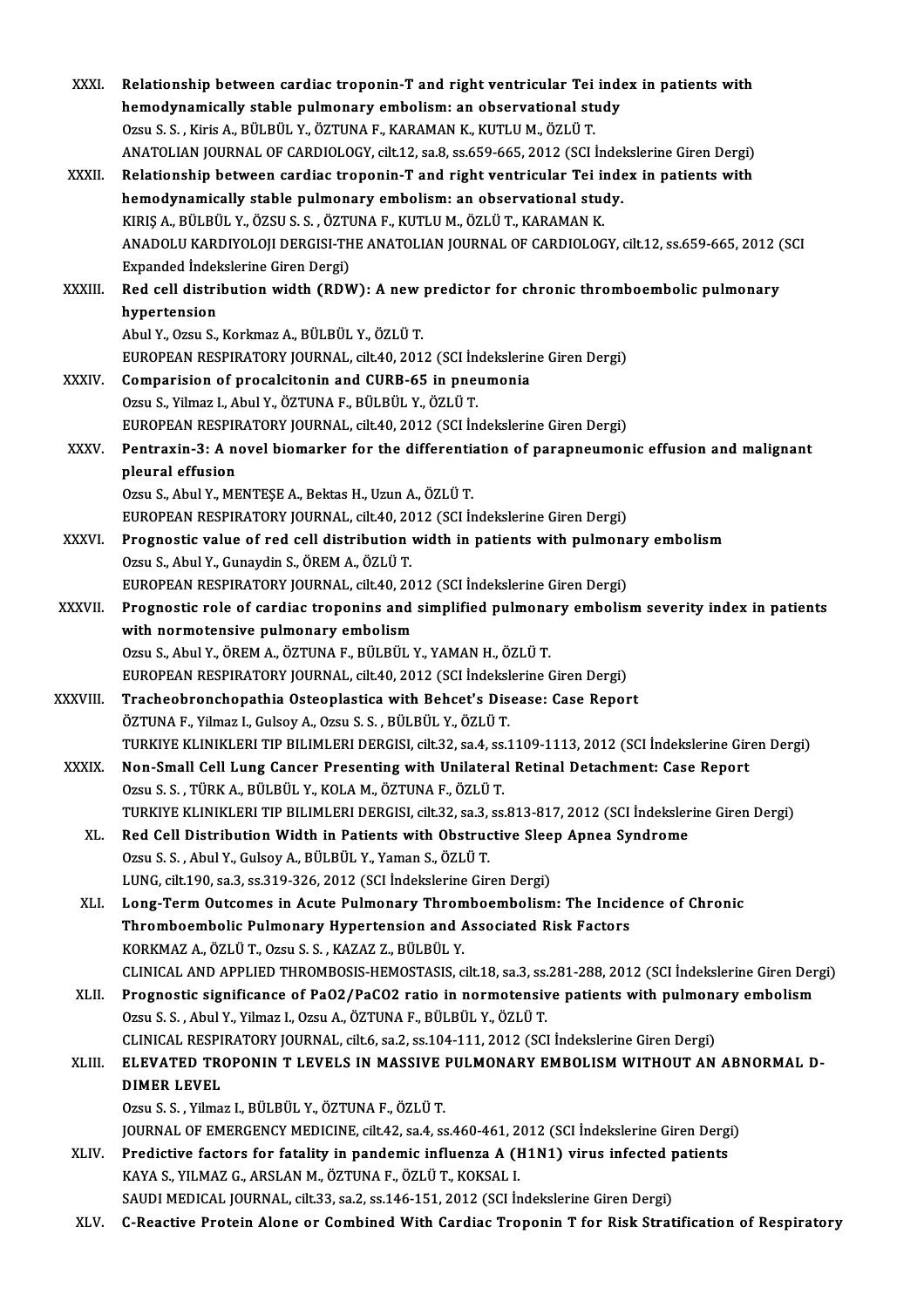|         | <b>Intensive Care Unit Patients</b>                                                                                                                         |
|---------|-------------------------------------------------------------------------------------------------------------------------------------------------------------|
|         | Ozsu S. S., YILMAZ G., Yilmaz I., ÖZTUNA F., BÜLBÜL Y., ÖZLÜ T.                                                                                             |
|         | RESPIRATORY CARE, cilt.56, sa.7, ss.1002-1008, 2011 (SCI Indekslerine Giren Dergi)                                                                          |
| XLVI.   | A Rare Cause of Mediastinal Enlargement: Sinus Histiocytosis with Massive Lymphadenopathy                                                                   |
|         | ÖZLÜ T., BÜLBÜL Y., EROL M. M.                                                                                                                              |
|         | ARCHIVOS DE BRONCONEUMOLOGIA, cilt.47, sa.3, ss.161-162, 2011 (SCI İndekslerine Giren Dergi)                                                                |
| XLVII.  | The relationship between socio-demographic characteristics of patients and diagnostic delay in                                                              |
|         | acute pulmonary thromboembolism                                                                                                                             |
|         | BÜLBÜL Y., AYIK S., ÖZTUNA F., ÖZLÜ T., SAHIN S.                                                                                                            |
|         | UPSALA JOURNAL OF MEDICAL SCIENCES, cilt.116, sa.1, ss.72-76, 2011 (SCI İndekslerine Giren Dergi)                                                           |
| XLVIII. | Diagnostic value of pleural effusion ischaemia-modified albumin in patients with cardiac failure                                                            |
|         | Ozsu S., GULSOY A., KARAHAN S. C., MENTESE A., NUHOĞLU İ., ÖZLÜ T.                                                                                          |
|         | ANNALS OF CLINICAL BIOCHEMISTRY, cilt.48, ss.45-50, 2011 (SCI Indekslerine Giren Dergi)                                                                     |
| XLIX.   | [Fondaparinux treatment in heparin induced thrombocytopenia:a case report].                                                                                 |
|         | OZSU S. S., KORKMAZ A., Bülbül Y., OZTUNA F., OZLU T.                                                                                                       |
|         | Tuberkuloz ve toraks, cilt.59, ss.178-83, 2011 (SCI Expanded İndekslerine Giren Dergi)                                                                      |
| L.      | The role of risk factors in delayed diagnosis of pulmonary embolism                                                                                         |
|         | Ozsu S. S., ÖZTUNA F., BÜLBÜL Y., TOPBAŞ M., ÖZLÜ T., KOŞUCU P., Ozsu A.                                                                                    |
|         | AMERICAN JOURNAL OF EMERGENCY MEDICINE, cilt.29, sa.1, ss.26-32, 2011 (SCI İndekslerine Giren Dergi)                                                        |
| LI.     | Combined risk stratification with computerized tomography /echocardiography and biomarkers in                                                               |
|         | patients with normotensive pulmonary embolism                                                                                                               |
|         | Ozsu S. S., Karaman K., Mentese A., Ozsu A., Karahan S. C., Durmus I., ÖZTUNA F., Kosucu P., BÜLBÜL Y., ÖZLÜ T.                                             |
|         | Thrombosis Research, cilt.126, sa.6, ss.486-492, 2010 (SCI Expanded İndekslerine Giren Dergi)                                                               |
| LII.    | Pulmonary atelectasis and survival in advanced non-small cell lung carcinoma                                                                                |
|         | BÜLBÜL Y., ERIS B., ÖREM A., GULSOY A., ÖZTUNA F., ÖZLÜ T., Ozsu S. S.                                                                                      |
|         | UPSALA JOURNAL OF MEDICAL SCIENCES, cilt.115, sa.3, ss.176-180, 2010 (SCI İndekslerine Giren Dergi)                                                         |
| LIII.   | Chronic Obstructive Pulmonary Disease in Eastern Black Sea Region: Characteristics of the Disease                                                           |
|         | and the Frequency of Influenza-Pneumococcal Vaccination                                                                                                     |
|         | BÜLBÜL Y., ÖZTUNA F., Gulsoy A., ÖZLÜ T.                                                                                                                    |
|         | TURKIYE KLINIKLERI TIP BILIMLERI DERGISI, cilt.30, sa.1, ss.24-29, 2010 (SCI İndekslerine Giren Dergi)                                                      |
| LIV.    | Suitable empiric antibiotic therapy saves lives in nosocomial pneumonia caused by                                                                           |
|         | Stenotrophomonas maltophilia                                                                                                                                |
|         | Yilmaz G., Ozsu S. S., Koksal I., ÖZLÜ T.                                                                                                                   |
|         | TURKISH JOURNAL OF MEDICAL SCIENCES, cilt.40, sa.1, ss.99-103, 2010 (SCI Indekslerine Giren Dergi)                                                          |
| LV.     | Effect of Early or Delayed Administration of Warfarin with Heparin on Thrombosis in Pulmonary                                                               |
|         | Thromboembolism                                                                                                                                             |
|         | ÖZLÜ T., AYCICEK O., SÖNMEZ M., BÜLBÜL Y., OMAY S. B., ÖZTUNA F., DURMUS A.                                                                                 |
|         | MEDICAL PRINCIPLES AND PRACTICE, cilt.20, sa.2, ss.181-186, 2010 (SCI İndekslerine Giren Dergi)                                                             |
| LVI.    | Time Delay between Onset of Symptoms and Diagnosis in Pulmonary Thromboembolism                                                                             |
|         | BÜLBÜL Y., Ozsu S. S., KOŞUCU P., ÖZTUNA F., ÖZLÜ T., TOPBAŞ M.                                                                                             |
|         | RESPIRATION, cilt.78, sa.1, ss.36-41, 2009 (SCI İndekslerine Giren Dergi)<br>Meteorological parameters and seasonal variations in pulmonary thromboembolism |
| LVII.   | ÖZTUNA F., Ozsu S. S., TOPBAŞ M., BÜLBÜL Y., KOŞUCU P., ÖZLÜ T.                                                                                             |
|         | AMERICAN JOURNAL OF EMERGENCY MEDICINE, cilt.26, sa.9, ss.1035-1041, 2008 (SCI İndekslerine Giren Dergi)                                                    |
| LVIII.  | Streptococcus pneumoniae adherence in rats under different degrees and durations of cigarette                                                               |
|         | smoke                                                                                                                                                       |
|         | ÖZLÜ T., Celik I., Otuna F., BÜLBÜL Y., Ozsu S. S.                                                                                                          |
|         | RESPIRATION, cilt.75, sa.3, ss.339-344, 2008 (SCI Indekslerine Giren Dergi)                                                                                 |
| LIX.    | Tweezers in the right bronchial system.                                                                                                                     |
|         | OZTUNA F., Bulbul Y., CELIK I., OZSU S. S., OZLU T.                                                                                                         |
|         | Respiration; international review of thoracic diseases, cilt.74, ss.214, 2007 (SCI Indekslerine Giren Dergi)                                                |
|         |                                                                                                                                                             |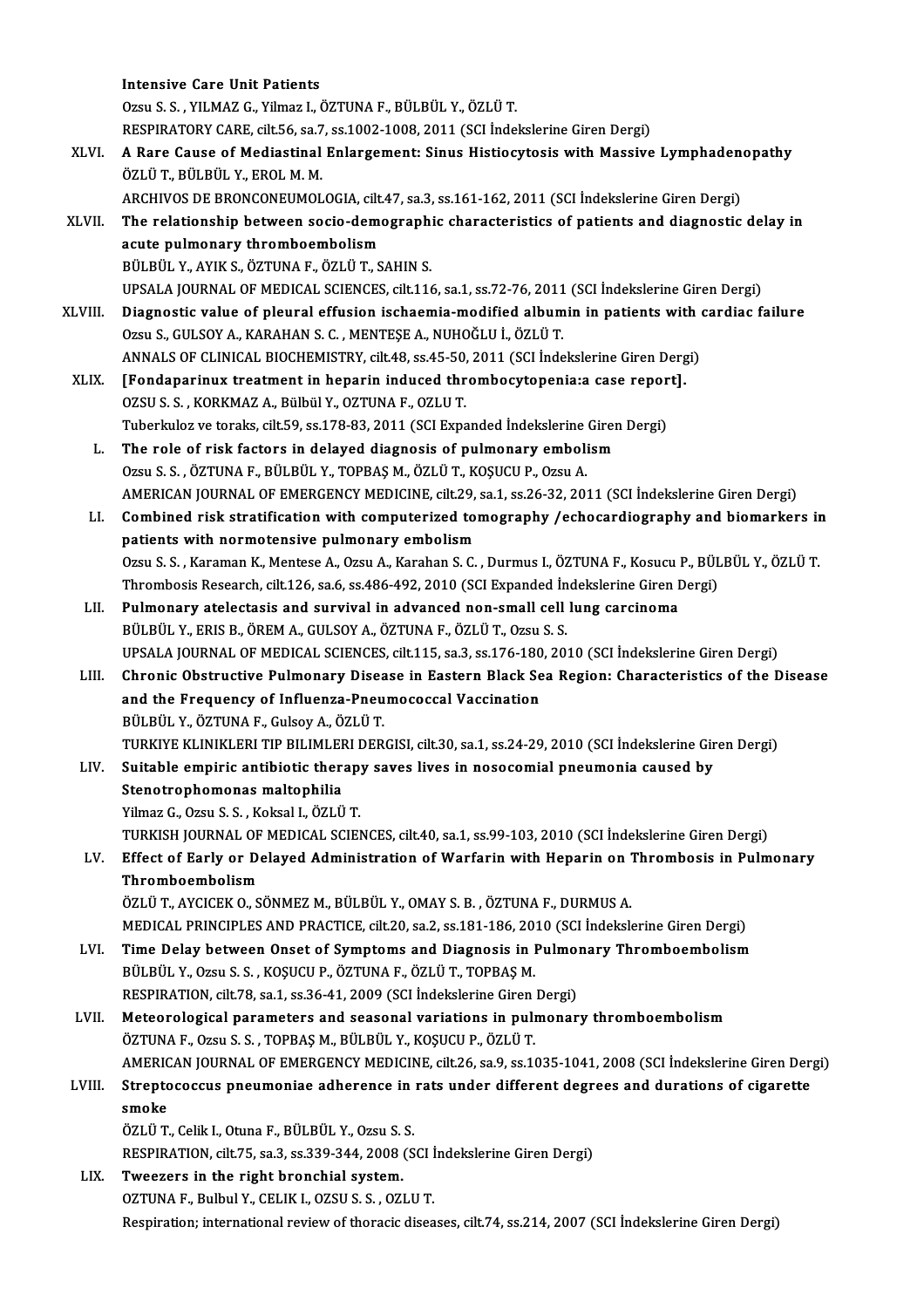- LX. Does cold environment affect Streptococcus pneumoniae adherence to rat buccal epithelium? Does cold environment affect Streptococcus pn<br>Oeztuna F., Oezlue T., Buelbuel Y., Buruk K., Topbas M.<br>RESPIRATION, silt 72, 88 4, 88 546 551, 2006 (SCLInde Does cold environment affect Streptococcus pneumoniae adherenc<br>Oeztuna F., Oezlue T., Buelbuel Y., Buruk K., Topbas M.<br>RESPIRATION, cilt.73, sa.4, ss.546-551, 2006 (SCI İndekslerine Giren Dergi)<br>Sunvival analyses of patien Oeztuna F., Oezlue T., Buelbuel Y., Buruk K., Topbas M.<br>RESPIRATION, cilt.73, sa.4, ss.546-551, 2006 (SCI Indekslerine Giren Dergi)<br>LXI. Survival analyses of patients with thoracic complications secondary to bronchial RESPIRATION, cilt.7.<br>Survival analyses<br>time of diagnosis<br>Pulbul V. Oztuna E Survival analyses of patients with<br>time of diagnosis<br>Bulbul Y., Oztuna F., Topbas M., Ozlu T.<br>PESPIPATION cilt 72, sa 4, ss 299, 294. time of diagnosis<br>Bulbul Y., Oztuna F., Topbas M., Ozlu T.<br>RESPIRATION, cilt.72, sa.4, ss.388-394, 2005 (SCI İndekslerine Giren Dergi)<br>An unusual andehrenshial fareisn bodu. A sauze that misrated fre Bulbul Y., Oztuna F., Topbas M., Ozlu T.<br>RESPIRATION, cilt.72, sa.4, ss.388-394, 2005 (SCI İndekslerine Giren Dergi)<br>LXII. An unusual endobronchial foreign body: A gauze that migrated from the mediastinum<br>OZTUNA F., BULBUL RESPIRATION, cilt.72, sa.4, ss.3<br>An unusual endobronchial<br>OZTUNA F., BULBUL Y., Ozlu T.<br>PESPIPATION cilt.72, sa.5, ss.5 An unusual endobronchial foreign body: A gauze that migrated fro<br>OZTUNA F., BULBUL Y., Ozlu T.<br>RESPIRATION, cilt.72, sa.5, ss.543-545, 2005 (SCI İndekslerine Giren Dergi)<br>Addition of mantalukast varsus dauble dasa of inhal OZTUNA F., BULBUL Y., Ozlu T.<br>RESPIRATION, cilt.72, sa.5, ss.543-545, 2005 (SCI İndekslerine Giren Dergi)<br>LXIII. Addition of montelukast versus double dose of inhaled budesonide in moderate persistent asthma<br>VILDIBIM 7 RESPIRATION, cilt.72, sa.5, ss.543-545, 2005<br>Addition of montelukast versus double<br>YILDIRIM Z., Ozlu T., BULBUL Y., BAYRAM H.<br>BESPIROLOCY silt 9, ss.2, ss.242, 248, 2004. Addition of montelukast versus double dose of inhaled budesonid<br>YILDIRIM Z., Ozlu T., BULBUL Y., BAYRAM H.<br>RESPIROLOGY, cilt.9, sa.2, ss.243-248, 2004 (SCI İndekslerine Giren Dergi)<br>Time seurse from first symptom to the tr YILDIRIM Z., Ozlu T., BULBUL Y., BAYRAM H.<br>RESPIROLOGY, cilt.9, sa.2, ss.243-248, 2004 (SCI İndekslerine Giren Dergi)<br>LXIV. Time course from first symptom to the treatment of lung cancer in the Eastern Black Sea Region RESPIRC<br>Time co<br>Turkey<br><sup>Orly T-E</sup> Time course from first sympto<br>Turkey<br>Ozlu T., Bulbul Y., Oztuna F., Can G.<br>MEDICAL PRINCIPLES AND PRACT Turkey<br>Ozlu T., Bulbul Y., Oztuna F., Can G.<br>MEDICAL PRINCIPLES AND PRACTICE, cilt.13, sa.4, ss.211-214, 2004 (SCI İndekslerine Giren Dergi)<br>Wegener's Cranulemetesis with Penetid Cland Involvement and Pneumetherey. Ozlu T., Bulbul Y., Oztuna F., Can G.<br>MEDICAL PRINCIPLES AND PRACTICE, cilt.13, sa.4, ss.211-214, 2004 (SCI indekslerine Gir<br>LXV. Wegener's Granulomatosis with Parotid Gland Involvement and Pneumothorax<br>BÜLBÜL Y., ÖZLÜ T.,
- MEDICAL PRINCIPLES AND PRA<br>Wegener's Granulomatosis<br>BÜLBÜL Y., ÖZLÜ T., ÖZTUNA F.<br>MEDICAL PRINCIPLES AND PRA MEDICAL PRINCIPLES AND PRACTICE, cilt.12, ss.133-137, 2003 (SCI Expanded Indekslerine Giren Dergi)

### Diğer Dergilerde Yayınlanan Makaleler

I. Bronkoskopi Örneklerinin Mantar Kültür Sonuçları ve Klinik Etkileri A Börgiröfülö Tüy inlunun Mantarolor<br>Bronkoskopi Örneklerinin Mantar Kültür Sonuçları ve Klinik Etkileri<br>AYÇİÇEK O., PEHLİVANLAR KÜÇÜK M., AYAYDIN MÜRTEZAOĞLU E. S. , Pehlivanlar A., ÖZTUNA F., BÜLBÜL Y., ÖZLÜ Bronkos<br>AYÇİÇEK<br>T., KOÇ İ.<br>tubercuk AYÇİÇEK O., PEHLİVANLAR KÜÇÜK M., AYAYDIN MÜRTEZAOĞLU E. S.<br>T., KOÇ İ.<br>tuberculosis and thorax, 2022 (Diğer Kurumların Hakemli Dergileri)<br>Timoline of suitiselly ill 2019 SARS GoV 2 sesse after onset o

T., KOÇ İ.<br>tuberculosis and thorax, 2022 (Diğer Kurumların Hakemli Dergileri)<br>II. Timeline of critically ill 2019 SARS-CoV-2 cases after onset of illness: Intensive care data from<br>Turkey tubercu<mark>l</mark><br>Timelin<br>Turkey<br>*vücüv /* Timeline of critically ill 2019 SARS-CoV-2 cases after onset of illness: Intensive care data f<br>Turkey<br>KÜÇÜK A. O. , ÖZLÜ T., AYÇİÇEK O., ÖZTUNA F., BÜLBÜL Y., PEHLİVANLAR KÜÇÜK M., KOÇ İ., AYAYDIN<br>MÜRTEZAQĞLU E.S., Pehliva

**Turkey<br>KÜÇÜK A. O. , ÖZLÜ T., AYÇİÇEK O., Ö**<br>MÜRTEZAOĞLU E. S. , Pehlivanlar A.<br>Tuberk Tereks, silt 70, 2022 (ESCL b KÜÇÜK A. O. , ÖZLÜ T., AYÇİÇEK O., ÖZTUNA F., BÜLBÜL Y., PE<br>MÜRTEZAOĞLU E. S. , Pehlivanlar A.<br>Tuberk Toraks, cilt.70, 2022 (ESCI İndekslerine Giren Dergi)<br>Diaspestis Valve of Padiespenhis Chapasteristise of M

MÜRTEZAOĞLU E. S. , Pehlivanlar A.<br>Tuberk Toraks, cilt.70, 2022 (ESCI İndekslerine Giren Dergi)<br>III. Diagnostic Value of Radiographic Characteristics of Mediastinal and Hilar Lymph Nodes in<br>Sanacidasia Tuberk Torak<br>Diagnostic V<br>Sarcoidosis<br>AVCICEX O. B Diagnostic Value of Radiographic Characteristics<br>Sarcoidosis<br>AYÇİÇEK O., BÜLBÜL Y., ÖZLÜ T., ÖZTUNA F., AKKAYA S.<br>Turkich Theresis Journal 2022 (Diğer Kurumların Hake Sarcoidosis<br>AYÇİÇEK O., BÜLBÜL Y., ÖZLÜ T., ÖZTUNA F., AKKAYA S.<br>Turkish Thoracic Journal, 2022 (Diğer Kurumların Hakemli Dergileri)<br>Pnaumatherax and Suhautaneeus Emnhysema Evaluation in B

## AYÇİÇEK O., BÜLBÜL Y., ÖZLÜ T., ÖZTUNA F., AKKAYA S.<br>Turkish Thoracic Journal, 2022 (Diğer Kurumların Hakemli Dergileri)<br>IV. Pneumothorax and Subcutaneous Emphysema Evaluation in Patients with COVID-19 in the Intensive Turkish Th<br><mark>Pneumoth</mark><br>Care Unit<br>PEHI İVAN Pneumothorax and Subcutaneous Emphysema Evaluation in Patients with COVID-19 in the Intensive<br>Care Unit<br>PEHLİVANLAR KÜÇÜK M., Güngör B. Ö. , KÜÇÜK A. O. , AYÇİÇEK O., TÜRKYILMAZ A., ÖZTUNA F., BÜLBÜL Y., ÖZLÜ T.<br>Turkish Jo

Care Unit<br>PEHLİVANLAR KÜÇÜK M., Güngör B. Ö. , KÜÇÜK A. O. , AYÇİÇEK O., TÜRKYILMAZ A., ÖZTUNA F., BÜLB<br>Turkish Journal of Intensive Care, cilt.19, sa.1, ss.95-101, 2021 (Diğer Kurumların Hakemli Dergileri)<br>Nav Goronavinus Turkish Journal of Intensive Care, cilt.19, sa.1, ss.95-101, 2021 (Diğer Kurumların Hakemli Dergileri)

- V. New Coronavirus: SARS-COV-2<br>BURUK C. K. . ÖZLÜ T. Mucosa, 2020 (Diğer Kurumların Hakemli Dergileri)
- BURUK C. K. , ÖZLÜ T.<br>Mucosa, 2020 (Diğer Kurumların Hakemli Dergileri)<br>VI. Mortality prediction ability of phycians in intensive care units of Turkey (MOPAP)<br>PEHI İVANI AR KÜÇÜK M. ÖZLÜ T. KÜÇÜK A. O. KAYA A. Kiroldi G. S PEHLİVANLAR KÜÇÜK M., ÖZLÜ T., KÜÇÜK A. O. , KAYA A., Kirakli C., Sengoren Dikis O., Kefeli Celik H., Ozkan S.,<br>Bektas Aksoy H., Palabiyik O., et al. Mortality prediction ability of<br>PEHLİVANLAR KÜÇÜK M., ÖZLÜ T.<br>Bektas Aksoy H., Palabiyik O., et al.<br>TUBERKULOZ VE TORAK TUBERCI PEHLİVANLAR KÜÇÜK M., ÖZLÜ T., KÜÇÜK A. O. , KAYA A., Kirakli C., Sengoren Dikis O., Kefeli Celik H., Ozkan S.,<br>Bektas Aksoy H., Palabiyik O., et al.<br>TUBERKULOZ VE TORAK-TUBERCULOSIS AND THORAX, cilt.68, sa.3, ss.205-217, Bektas<br>TUBER<br>Dergi)<br>Giddi TUBERKULOZ VE TORAK-TUBERCULOS<br>Dergi)<br>VII. Ciddi Toplum Kökenli Pnömoniler<br>AVCİCEK O ÖZLÜ T
- Dergi)<br>VII. Ciddi Toplum Kökenli Pnömoniler<br> AYÇİÇEK O., ÖZLÜ T.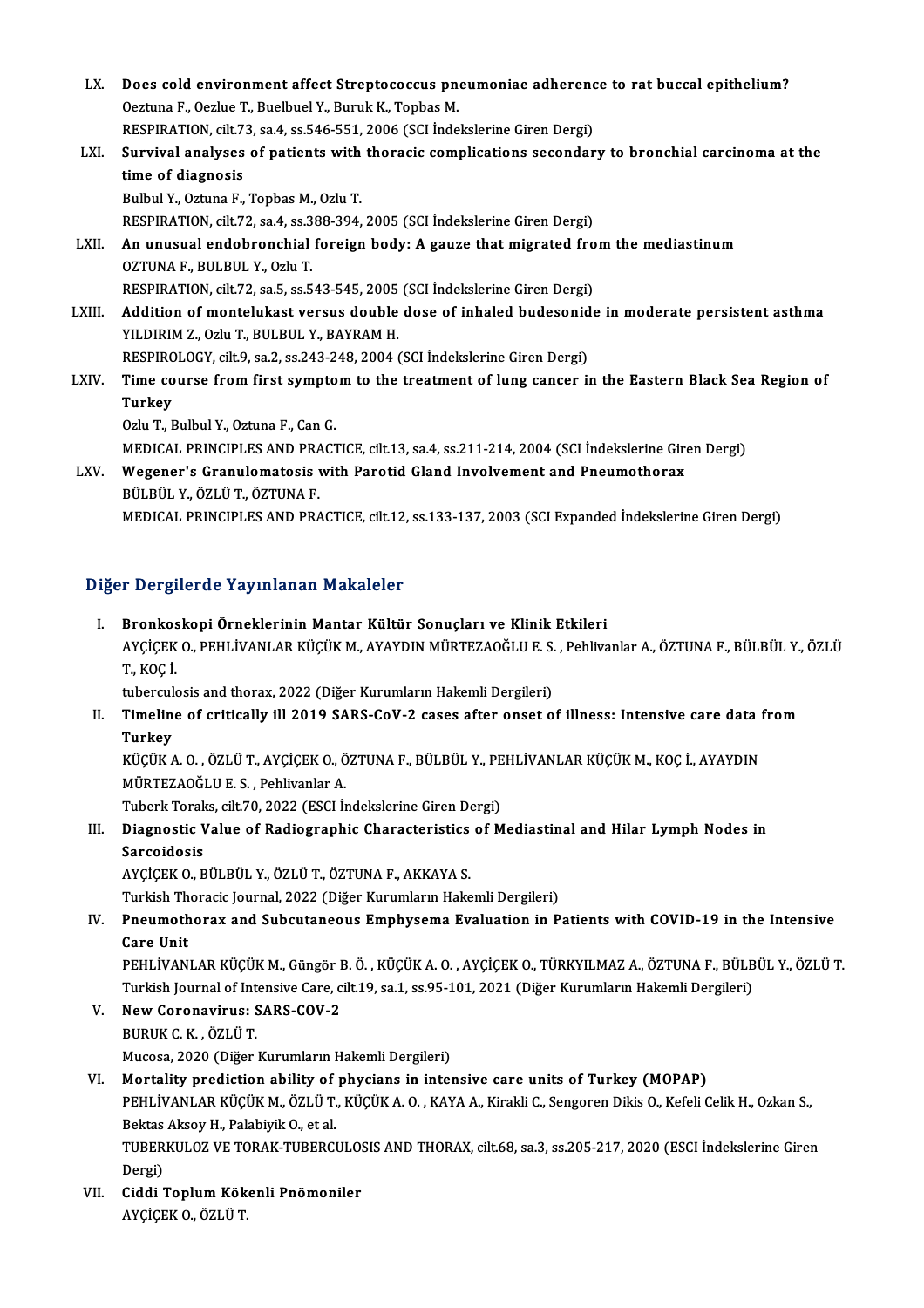Güncel Göğüs Hastalıkları Serisi, cilt.6, sa.2, ss.70-79, 2019 (Diğer Kurumların Hakemli Dergileri)<br>A rana disease: Endheim Chester disease presenting with enentspeeus preumetheren

- Güncel Göğüs Hastalıkları Serisi, cilt.6, sa.2, ss.70-79, 2019 (Diğer Kurumların Hakemli Dergileri)<br>VIII. A rare disease; Erdheim-Chester disease presenting with spontaneous pneumothorax<br>COSKUNER M B ÖZLÜ T, BÜLBÜL V Güncel Göğüs Hastalıkları Serisi, cilt.6,<br>A rare disease; Erdheim-Chester<br>COŞKUNER M. B. , ÖZLÜ T., BÜLBÜL Y.<br>TURERKULOZ VE TORAK TURERCULO A rare disease; Erdheim-Chester disease presenting with spontaneous pneumothorax<br>COSKUNER M. B., ÖZLÜ T., BÜLBÜL Y.<br>TUBERKULOZ VE TORAK-TUBERCULOSIS AND THORAX, cilt.67, sa.3, ss.225-230, 2019 (ESCI İndekslerine Giren<br>Derg COSKUNER M. B., ÖZLÜ T., BÜLBÜL Y. TUBERKULOZ VE TORAK-TUBERCULOSIS<br>Dergi)<br>IX. Toplumda Gelişmiş Viral Pnömoniler<br>ÖZLÜ T
- Dergi)<br><mark>Toplum</mark><br>ÖZLÜ T.<br>Akci<del>ğ</del>er Toplumda Gelişmiş Viral Pnömonile<br>ÖZLÜ T.<br>Akciğer Bülten, 2019 (Hakemsiz Dergi)<br>Prognostis value of rod sell distrib

ÖZLÜ T.<br>Akciğer Bülten, 2019 (Hakemsiz Dergi)<br>X. Prognostic value of red cell distribution width and echocardiographic parameters in patients with<br>nulmenary embelism Akciğer Bülten, 2019 (Ha<br>Prognostic value of re<br>pulmonary embolism<br>Kusuk M. ÖZTUNA E. Ab Prognostic value of red cell distribution width and<br>pulmonary embolism<br>Kucuk M., ÖZTUNA F., Abul Y., Ozsu S., KUTLU M., ÖZLÜ T.<br>ADVANCES IN RESPIRATORY MEDICINE silt 97, 22, 25 6 pulmonary embolism<br>Kucuk M., ÖZTUNA F., Abul Y., Ozsu S., KUTLU M., ÖZLÜ T.<br>ADVANCES IN RESPIRATORY MEDICINE, cilt.87, sa.2, ss.69-76, 2019 (ESCI İndekslerine Giren Dergi)

- XI. Regional distribution of geneticmutation in lung cancer in Turkey (REDIGMA) ADVANCES IN RESPIRATORY MEDICINE, cilt.87, sa.2, ss.69-76, 2019 (ESCI İndekslerine Giren Dergi)<br>Regional distribution of genetic mutation in lung cancer in Turkey (REDIGMA)<br>Ozcelik N., Aksel N., BÜLBÜL Y., Erdogan Y., Guld TUBERKULOZ VE TORAK-TUBERCULOSIS AND THORAX, cilt.67, sa.3, ss.197-204, 2019 (ESCI İndekslerine Giren<br>Dergi) Ozcelik<br>TUBER<br>Dergi)<br>Nodir TUBERKULOZ VE TORAK-TUBERCULOSIS AND THORAX, cilt.67, sa.3, ss.197-204, 2019 (ESC<br>Dergi)<br>XII. Nadir bir hastalık spontan pnömotoraks ile başvuran Erdheim-Chester hastalığı<br>COSKUNER M. B. ÖZLÜ T. BÜLBÜL V
- Dergi)<br>Nadir bir hastalık spontan pnomo<br>COŞKUNER M. B. , ÖZLÜ T., BÜLBÜL Y.<br>Tubergulasis and Tharay, 2010 (Dižar Nadir bir hastalık spontan pnomotoraks ile başvuran Erdheim<br>COŞKUNER M. B., ÖZLÜ T., BÜLBÜL Y.<br>Tuberculosis and Thorax, 2019 (Diğer Kurumların Hakemli Dergileri)<br>Penisn Mediastinal (Hiler Lanfadananatilerde Etyeleji

Tuberculosis and Thorax, 2019 (Diğer Kurumların Hakemli Dergileri)

- COŞKUNER M. B., ÖZLÜ T., BÜLBÜL Y.<br>Tuberculosis and Thorax, 2019 (Diğer Kurumların Hakemli Dergiler<br>XIII. Benign Mediastinal/Hiler Lenfadenopatilerde Etyoloji<br>ERBAY M., ÖZLÜ T., BÜLBÜL Y., ÖZTUNA F., ÖZSU S. S., TEKİNBAŞ C Uludağ Universitesi Tıp Fakültesi Dergisi, 2019 (Diğer Kurumların Hakemli Dergileri) ERBAY M., ÖZLÜ T., BÜLBÜL Y., ÖZT<br>Uludağ Universitesi Tıp Fakültesi De<br>XIV. Ciddi Toplum Kökenli Pnömoni<br>AVCİCEK O. ÖZLÜ T
- Uludağ Universitesi <mark>"</mark><br>Ciddi Toplum Köko<br>AYÇİÇEK O., ÖZLÜ T.<br>Cüncel Cöğüs Hestel Ciddi Toplum Kökenli Pnömoni<br>AYÇİÇEK O., ÖZLÜ T.<br>Güncel Göğüs Hastalıkları Serisi, 2019 (Hakemsiz Dergi)<br>Sleen disturbanses in nationts with lung sanser in AYÇİÇEK O., ÖZLÜ T.<br>Güncel Göğüs Hastalıkları Serisi, 2019 (Hakemsiz Dergi)<br>XV. Sleep disturbances in patients with lung cancer in Turkey<br>Pül Pül V. ÖZLÜ T. Arine S. Akinei Ozuveek B. Günbatar H. Sentr
- Sleep disturbances in patients with lung cancer in Turkey

BÜLBÜL Y., ÖZLÜ T., Arinc S., Akinci Ozyurek B., Günbatar H., Senturk A., Bahadir A., Ozcelik M., Yilmaz U., Akbay M.<br>O. , et al. BÜLBÜL Y., ÖZLÜ T., Arinc S., Akinci Ozyurek B., Günbatar H., Senturk A., Bahadir A., Ozcelik M., Yilmaz U., Akbay M<br>O. , et al.<br>TUBERKULOZ VE TORAK-TUBERCULOSIS AND THORAX, cilt.66, sa.4, ss.297-303, 2018 (ESCI İndeksleri

O. , et a<br>TUBER<br>Dergi)<br>Dees t TUBERKULOZ VE TORAK-TUBERCULOSIS AND THORAX, cilt.66, sa.4, ss.297-303, 2018 (ESCI Indekslerin<br>Dergi)<br>XVI. Does the Incidence and Mortality of Pulmonary Thromboembolism Change Over the Years?<br>Q7SU S. DUPMIS 7. C. COSVINER

Dergi)<br>Does the Incidence and Mortality of Pulmonary Thromboembolism Change Over the Years?<br>OZSU S. S. , DURMUS Z. G. , COŞKUNER M. B. , BÜLBÜL Y., ÖZTUNA F., ÖZLÜ T. Does the Incidence and Mortality of Pulmonary Thromboembolism Change Over<br>OZSU S. S. , DURMUS Z. G. , COŞKUNER M. B. , BÜLBÜL Y., ÖZTUNA F., ÖZLÜ T.<br>TURKISH THORACIC JOURNAL, cilt.18, sa.3, ss.78-81, 2017 (ESCI İndekslerin

## XVII. Elektronik Sigara<br>ÖZLÜ T. TURKISI<br><mark>Elektro</mark><br>ÖZLÜ T.<br>Güncel G

Güncel Göğüs Hastalıkları Serisi, cilt.4, sa.1, ss.32-36, 2017 (Diğer Kurumların Hakemli Dergileri)

### XVIII. Real life profile of asthma and chronic obstructive pulmonary disease patients in Turkey

Güncel Göğüs Hastalıkları Serisi, cilt.4, sa.1, ss.32-36, 2017 (Diğer Kurumların Hakemli Dergileri)<br>Real life profile of asthma and chronic obstructive pulmonary disease patients in Turkey<br>MISIRLIGİL Z., Cimrin A., Gunen H Real lif<br>MISIRLI<br>Ö., et al.<br>TUPFPL MISIRLIGİL Z., Cimrin A., Gunen H., ÖZLÜ T., ÇİLLİ A., Akyildiz L., Bayram H., Gemicioglu B., Uzaslan E., ABADOĞLU<br>Ö., et al.<br>TUBERKULOZ VE TORAK-TUBERCULOSIS AND THORAX, cilt.65, sa.3, ss.169-179, 2017 (ESCI İndekslerine

Ö., et al.<br>TUBERKULOZ VE TORAK-TUBERCULOSIS AND THORAX, cilt.65, sa.3, ss.169-179, 2017 (ESCI İndekslerine Giren<br>Dergi)

XIX. A rare case: Kikuchi-Fujimoto disease

Dergi)<br><mark>A rare case: Kikuchi-Fujimoto disease</mark><br>Pehlivanlar Kucuk M., Bekta Saksoy H., Ozsu S. S. , ÇOBANOĞLU Ü., ÖZLÜ T.<br>TURERKULOZ VE TORAK TURERCULOSIS AND THORAX silt 65-59 Å SS ??? TUBERKULOZ VE TORAK-TUBERCULOSIS AND THORAX, cilt.65, sa.4, ss.337-341, 2017 (ESCI İndekslerine Giren<br>Dergi) Pehliva<br>TUBER<br>Dergi)<br>Heste

XX. Hasta Hekimİlişkisi

ÖZLÜT.

Hasta Hekim İlişkisi<br>ÖZLÜ T.<br>Medilog Dergisi, cilt.2, sa.1, ss.16-20, 2015 (Hakemsiz Dergi)<br>Sileterakay Nadir Bir Nadani: Hannakam Sandromu

## ÖZLÜ T.<br>Medilog Dergisi, cilt.2, sa.1, ss.16-20, 2015 (Hakemsiz Dergi)<br>XXI. §ilotoraksın Nadir Bir Nedeni: Hennekam Sendromu<br>REKTAS AKSOV H. BÜLRÜLY, ÖZSUS S. ÖZLÜ T

Medilog Dergisi, cilt.2, sa.1, ss.16-20, 2015 (Hakem<br>Şilotoraksın Nadir Bir Nedeni: Hennekam Se<br>BEKTAŞ AKSOY H., BÜLBÜL Y., ÖZSU S. S. , ÖZLÜ T.<br>Türk Tenaka Dergisi, silt 16, sa.1, ss.23, 25, 2015 (F.

Şilotoraksın Nadir Bir Nedeni: Hennekam Sendromu<br>BEKTAŞ AKSOY H., BÜLBÜL Y., ÖZSU S. S. , ÖZLÜ T.<br>Türk Toraks Dergisi, cilt.16, sa.1, ss.33-35, 2015 (Diğer Kurumların Hakemli Dergileri)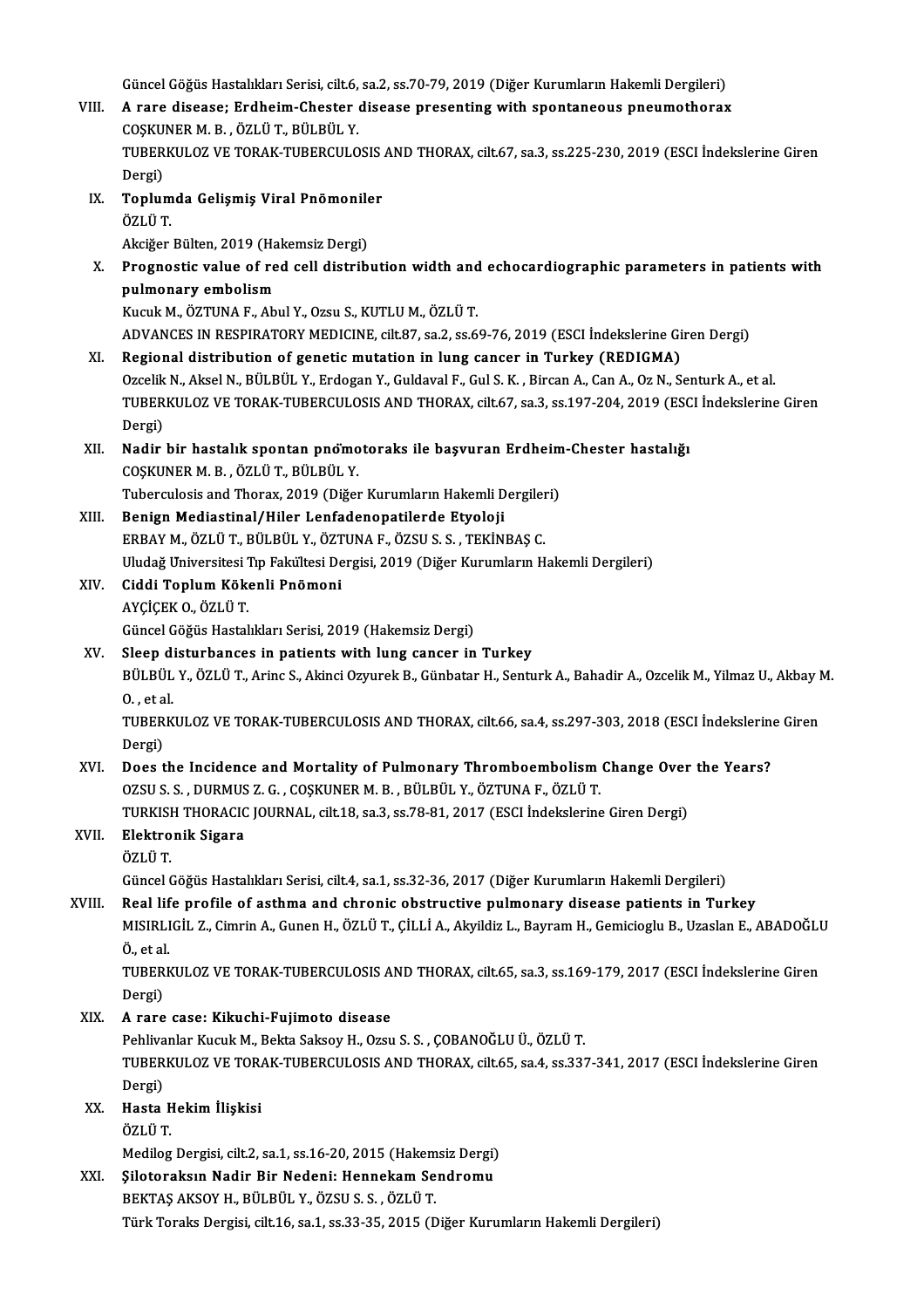| XXII.        | A Rare Cause of Chylothorax: Hennekam Syndrome                                                                                                                                                                                  |
|--------------|---------------------------------------------------------------------------------------------------------------------------------------------------------------------------------------------------------------------------------|
|              | Bektas H., BÜLBÜL Y., Ozsu S., ÖZLÜ T.                                                                                                                                                                                          |
|              | TURKISH THORACIC JOURNAL, cilt.16, sa.1, ss.33-35, 2015 (ESCI Indekslerine Giren Dergi)                                                                                                                                         |
| XXIII.       | Adult Inflammatory Myofibroblastic Tumor of the Trachea Case Report and Literature Review                                                                                                                                       |
|              | ÖZTUNA F., PEHLİVANLAR KÜÇÜK M., ABUL Y., TEKİNBAŞ C., ÖZORAN Y., ÖZLÜ T.                                                                                                                                                       |
|              | Respiratory Care, cilt.58, sa.7, ss.72-76, 2013 (Diğer Kurumların Hakemli Dergileri)                                                                                                                                            |
| XXIV.        | Pankreas Metastazına Bağlı Sarılık Şikâyetiyle Başvuran Bir Olguda Küçük Hücreli Akciğer Kanseri-                                                                                                                               |
|              | Presenting with Jaundice Due to Pancreas Metastasis a Small Cell Lung Carcinoma: Case Report                                                                                                                                    |
|              | ÖZÇELİK N., ÖZSU S. S., ABUL Y., ÖZLÜ T.                                                                                                                                                                                        |
|              | Turkiye Klinikleri Archives of Lung, cilt.14, sa.1, ss.22-25, 2013 (Diğer Kurumların Hakemli Dergileri)                                                                                                                         |
| XXV.         | Adult Still Disease as the Cause of Fever of Unknown Origin                                                                                                                                                                     |
|              | Özsu S., PEHLİVANLAR KÜÇÜK M., KARKUCAK M., ÖZTUNA F., ABUL Y., BÜLBÜL Y., ÖZLÜ T.                                                                                                                                              |
|              | Solunum, cilt 14, sa 3, ss 169-172, 2012 (ESCI İndekslerine Giren Dergi)                                                                                                                                                        |
| XXVI.        | Etiological agents of community-acquired pneumonia in adult patients in Turkey; a multicentric,                                                                                                                                 |
|              | cross-sectional study                                                                                                                                                                                                           |
|              | Koksal I., ÖZLÜ T., Bayraktar O., YILMAZ G., BÜLBÜL Y., ÖZTUNA F., Caylan R., Aydin K., Sucu N., Grubu T. C.<br>TUBERKULOZ VE TORAK-TUBERCULOSIS AND THORAX, cilt.58, sa.2, ss.119-127, 2010 (ESCI İndekslerine Giren<br>Dergi) |
| <b>XXVII</b> | Endobronşiyal yabancı cisim olgularımız                                                                                                                                                                                         |
|              | ÖZTUNA F., AYÇİÇEK O., BÜLBÜL Y., ÖZLÜ T.                                                                                                                                                                                       |
|              | Akciğer Arşivi, cilt.7, ss.22-24, 2006 (Diğer Kurumların Hakemli Dergileri)                                                                                                                                                     |
| XXVIII.      | Tonsillitle İlişkili Bir Septik Pulmoner Emboli                                                                                                                                                                                 |
|              | ÖZSU S., ÖZTUNA F., BÜLBÜL Y., ÖZLÜ T.                                                                                                                                                                                          |
|              | Dispne, 2006 (Diğer Kurumların Hakemli Dergileri)                                                                                                                                                                               |
| XXIX.        | Bronș Karsinomlu Bir Olguda Akrometastaz                                                                                                                                                                                        |
|              | BÜLBÜL Y., ÖZSU S., ÖZLÜ T., ÖZTUNA F.                                                                                                                                                                                          |
|              | Toraks Dergisi, 2006 (Diğer Kurumların Hakemli Dergileri)                                                                                                                                                                       |
| XXX.         | Hekimler Hasta Haklarını Ne Kadar Biliyor Bir Tıp Fakültesindeki Asistan Ve İntörn                                                                                                                                              |
|              | TOPBAS M., ÖZLÜ T., CAN G., BOSTAN S.                                                                                                                                                                                           |
|              | Tıp Etiği-Hukuku-Tarihi Dergisi, cilt.13, sa.2, ss.81-85, 2005 (Diğer Kurumların Hakemli Dergileri)                                                                                                                             |
| <b>XXXI</b>  | <b>Smoking and Lung Cancer</b>                                                                                                                                                                                                  |
|              | ÖZLÜ T, BÜLBÜL Y                                                                                                                                                                                                                |
|              | Tuberküloz Toraks, 2005 (ESCI İndekslerine Giren Dergi)                                                                                                                                                                         |
| XXXII.       | Karadeniz Teknik Üniversitesi Tıp Fakültesi sigara bırakma polikliniği sonuçlarının değerlendirilmesi                                                                                                                           |
|              | ÇAN G., ÖZTUNA F., ÖZLÜ T.                                                                                                                                                                                                      |
|              | Tüberküloz ve Toraks, cilt.52, ss.69-74, 2004 (Diğer Kurumların Hakemli Dergileri)                                                                                                                                              |
| XXXIII.      | Mounier Kuhn syndrome together with bronchial asthma                                                                                                                                                                            |
|              | BÜLBÜL Y., ÖZLÜ T., ÖZTUNA F.                                                                                                                                                                                                   |
|              | Minerva Pneumologica, 2004 (Diğer Kurumların Hakemli Dergileri)                                                                                                                                                                 |
| <b>XXXIV</b> | KTÜ Tıp Fakültesi Sigara Bırakma Polikliniği Sonuçlarının Değerlendirilmesi                                                                                                                                                     |
|              | ÇAN G., ÖZTUNA F., ÖZLÜ T.                                                                                                                                                                                                      |
|              | Tüberküloz ve Toraks Dergisi, 2004 (Diğer Kurumların Hakemli Dergileri)                                                                                                                                                         |
| <b>XXXV</b>  | Pulmoner Tromboemboli Başvuru Kliniği ve Radyografik Özelliklerinin Karşılaştırılması                                                                                                                                           |
|              | ÖZSU S., ÖZTUNA F., BÜLBÜL Y., ÖZLÜ T.                                                                                                                                                                                          |
|              | Akciğer Arşivi, 2004 (Diğer Kurumların Hakemli Dergileri)                                                                                                                                                                       |
| XXXVI.       | Akciğer kanserini hangi evrede yakalıyor ve nasıl tedavi ediyoruz                                                                                                                                                               |
|              | ÖZTUNA F., ÖZLÜ T., BÜLBÜL Y.                                                                                                                                                                                                   |
|              | Tüberküloz ve Toraks, 2003 (Diğer Kurumların Hakemli Dergileri)                                                                                                                                                                 |
| XXXVII.      | Toplum kökenli pnömoni olgularımızda M pneumoniae C pneumoniae ve L pneumophilia sıklığı                                                                                                                                        |
|              | ÖZLÜ T., BÜLBÜL Y., KAYGUSUZ S., ÖZTUNA F., Yıldırım Z., İftihar K.                                                                                                                                                             |
|              | Solunum Hastalıkları, 2000 (Diğer Kurumların Hakemli Dergileri)                                                                                                                                                                 |
|              |                                                                                                                                                                                                                                 |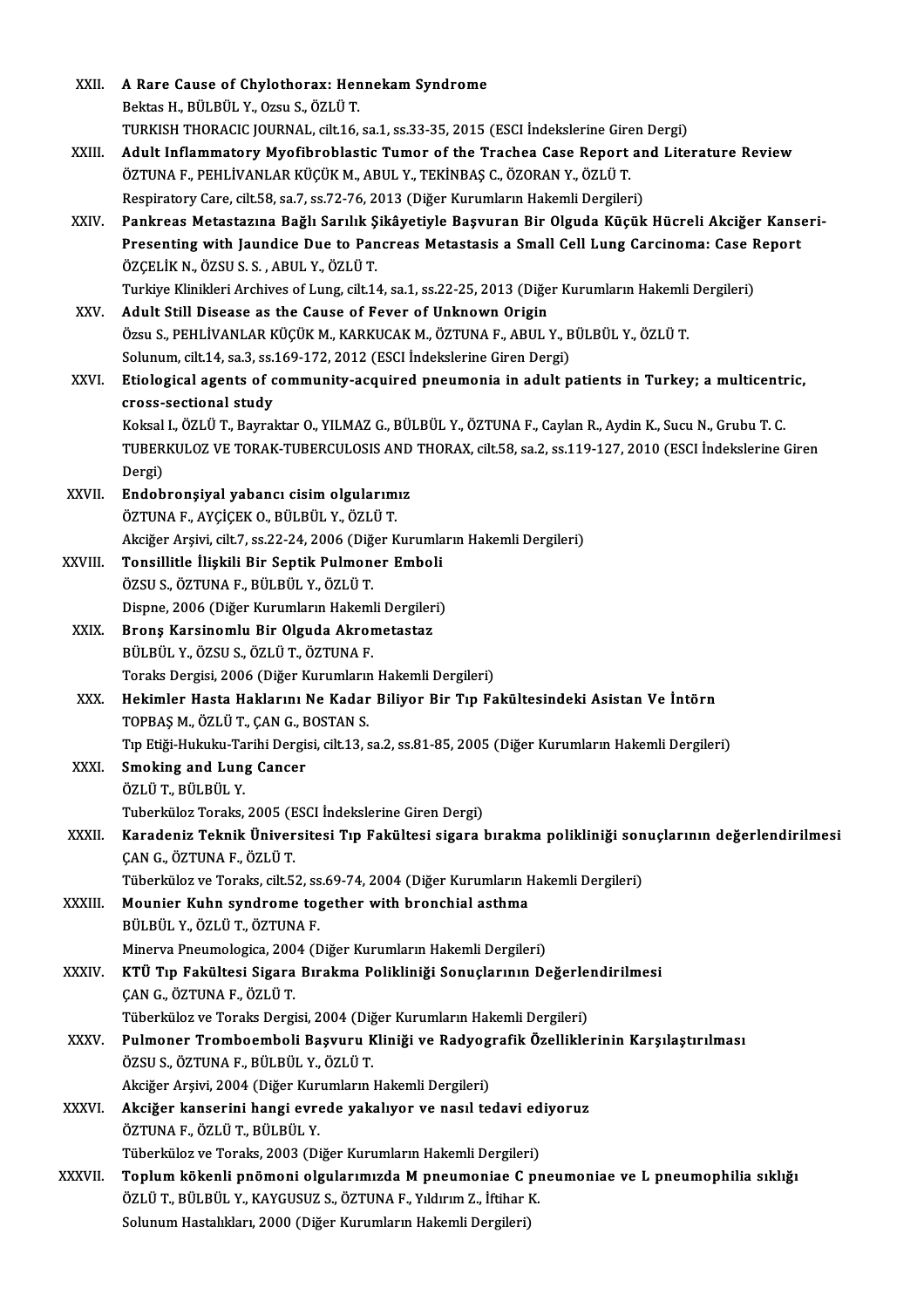XXXVIII. Trabzon da erişkin popülasyonda astmatik semptom prevalansı ÖZLÜ T., ÇAN G., TORUN P. Trabzon da erişkin popülasyonda astmatik semptom prevalansı<br>ÖZLÜ T., ÇAN G., TORUN P.<br>Tüberküloz ve Toraks, cilt.47, ss.65-67, 1999 (Diğer Kurumların Hakemli Dergileri)<br>Kanadanin Teknik Üniversitesi tın fekültesi öğrensile ÖZLÜ T., ÇAN G., TORUN P.<br>Tüberküloz ve Toraks, cilt.47, ss.65-67, 1999 (Diğer Kurumların Hakemli Dergileri)<br>XXXIX. Karadeniz Teknik Üniversitesi tıp fakültesi öğrencilerinin sigara içme alışkanlıkları

## Tüberküloz ve Toraks, cilt.47, ss.65-67<br>Karadeniz Teknik Üniversitesi tıp<br>ÇAN G., ÖZLÜ T., TORUN P., BÜLBÜL Y.<br>Tüberkülaz ve Toraks, silt.46, 1999 (D. Karadeniz Teknik Üniversitesi tıp fakültesi öğrencilerinin sigara i<br>ÇAN G., ÖZLÜ T., TORUN P., BÜLBÜL Y.<br>Tüberküloz ve Toraks, cilt.46, 1998 (Diğer Kurumların Hakemli Dergileri)<br>Trahron daki okul sağı sosuklarında tüherkül

ÇAN G., ÖZLÜ T., TORUN P., BÜLBÜL Y.<br>Tüberküloz ve Toraks, cilt.46, 1998 (Diğer Kurumların Hakemli Dergileri)<br>XL. Trabzon daki okul çağı çocuklarında tüberkülin taraması sonuçları<br>ÖZLÜ T. CAN C. TOBUN B. Türker S. Demi Tüberküloz ve Toraks, cilt.46, 1998 (Diğer Kurumların Hake<br><mark>Trabzon daki okul çağı çocuklarında tüberkülin tara</mark><br>ÖZLÜ T., ÇAN G., TORUN P., Türker S., Demirbaş M., Münir T.<br>Tüberküleg ve Teraks 1997 (Diğer Kurumların Hakem <mark>Trabzon daki okul çağı çocuklarında tüberkülin taraması sc</mark><br>ÖZLÜ T., ÇAN G., TORUN P., Türker S., Demirbaş M., Münir T.<br>Tüberküloz ve Toraks, 1997 (Diğer Kurumların Hakemli Dergileri)

## 1uberkuloz ve Toraks, 19<br>Kitap & Kitap Bölümleri itap & Kitap Bölüm<br>I. Solunum sitolojisi<br>J<sup>üpep u N. KAXAA</sub></sup>

I. Solunum sitolojisi<br>ÜRER H. N. , KAYA A., ÖZLÜ T., ÇETİNKAYA E., SAVAŞ R., bayram m., BÜLBÜL Y., ÇELİK G., KÖKSAL N., YILMAZ İ., et<br>al. So<br>ÜR<br>al. ÜRER H. N. , KAYA A., ÖZLÜ T., ÇETİNKAYA E., SAVAŞ R., bayram m., BÜLBÜL Y., ÇELİK G., KÖKSAL N., YILMAZ İ., et<br>al.<br>Göğüs Hastalıkları Propedötik, Mehmet Karadağ Akın Kaya Tevfik Özlü, Editör, Dünya Tıp Kitapevi, Ankara, s

al.<br>Göğüs Hast<br>308, 2019<br>Göğüs Ha Göğüs Hastalıkları Propedötik, Mehn<br>308, 2019<br>II. Göğüs Hastalıklarında Anamnez<br>ÖZLÜT

## 308, 2019<br>II. Göğüs Hastalıklarında Anamnez<br>ÖZLÜ T.

Göğüs Hastalıklarında Anamnez<br>ÖZLÜ T.<br>Göğüs Hastalıkları: Propedötik, Mehmet Karadaği Akın Kayai Tevfik Özlü, Editör, Dünya Tıp Kitapevi, Ankara, ss.27-ÖZLÜ T.<br>Göğüs Ha<br>34, 2019<br>Gösmanl

## 34, 2019<br>III. Göçmenler ve Hasta Hakları

BOSTANS.,ÖZLÜT.

Göçmenler ve Hasta Hakları<br>BOSTAN S., ÖZLÜ T.<br>Göç ve Sağlık, Prof. Dr. Yıldız Pekşan, Prof. Dr. Murat Topbaş, Doç. Dr. Fatih Kara, Editör, TC. Sağlık Bakanlığı Yayın BOSTAN S., ÖZLÜ T.<br>Göç ve Sağlık, Prof. Dr. Yıldız Pekş<br>No:1147, Ankara, ss.63-68, 2019<br>Sağlıkta Kalita Standartları, AI Göç ve Sağlık, Prof. Dr. Yıldız Pekşan, Prof. Dr. Murat Topbaş, Doç. Dr. Fatil<br>No:1147, Ankara, ss.63-68, 2019<br>IV. Sağlıkta Kalite Standartları ADSH (Ağız ve Diş Sağlığı Hizmetleri)<br>PESLEP A. ESATOĞLU A.E. VARIR A. YU DIZ

## IV. Sağlıkta Kalite Standartları ADSH (Ağız ve Diş Sağlığı Hizmetleri)

No:1147, Ankara, ss.63-68, 2019<br>Sağlıkta Kalite Standartları ADSH (Ağız ve Diş Sağlığı Hizmetleri)<br>BESLER A., ESATOĞLU A. E. , VARIR A., YILDIZ A. N. , KAPLAN A., ŞAHİN A. K. , KARABÖCE B., MEYDAN B.,<br>ZENCİROĞLU D., PERCİN BESLER A., ESATOĞLU A. E. , VARIR A., YILDIZ A. N.<br>ZENCİROĞLU D., PERÇİN RENDERS D., et al.<br>Anıl Reklam Matbaa Ltd, Şti, Ankara, Ankara, 2017<br>Tenlumda gelişen nnömeniler.

## V. Toplumda gelişen pnömoniler Anıl Rek<br><mark>Toplum</mark><br>ÖZLÜ T.

AcilDahiliye,Cander,Başar,Editör, İstanbulTıpKitapevleri, İstanbul, ss.477-487,2017

## ÖZLÜ T.<br>Acil Dahiliye, Cander, Başar, Editör, İ<br>VI. Göğüs Hastalıklarında Anamnez<br>ÖZLÜ T Acil Dah<br><mark>Göğüs 1</mark><br>ÖZLÜ T.<br>Göğüs H

G<mark>öğüs Hastalıklarında Anamnez</mark><br>ÖZLÜ T.<br>Göğüs Hastalıkları, Dalar L, Süerdem M, Öztürk C, Saygı A., Editör, İstanbul Tıp Kitapevi Yayınları, İstanbul, ss.71-78, ÖZLÜ<br>Göğüs<br>2015<br>Solur Göğüs Hastalıkları, Dalar L, Süerdem M, Öztürk C, Saygı A., Editör, İst<br>2015<br>VII. Solunum Sisteminin Savunma Mekanizmaları ve İmmünoloji<br>ÖZLÜ T

## 2015<br>VII. Solunum Sisteminin Savunma Mekanizmaları ve İmmünoloji<br>ÖZLÜ T. Solunum Sisteminin Savunma Mekanizmaları ve İmmünoloji<br>ÖZLÜ T.<br>Temel Akciğer Sağlığı ve Hastalıkları, Orhan Arseven, Editör, Nobel Tıp Kitapevleri, İstanbul, ss.27-30, 2015<br>Masif homontisi

## VIII. Masif hemoptizi<br>BÜLBÜL Y., ÖZLÜ T.

Temel Akciğer Sağlı<mark>)</mark><br>Masif hemoptizi<br>BÜLBÜL Y., ÖZLÜ T.<br>Temel Aksiğer sağlı

Temel Akciğer sağlığı ve Hastalıkları, Arseven O, Editör, Nobel Tıp Kitabevi, ss.315-318, 2015

## BÜLBÜL Y., ÖZLÜ T.<br>Temel Akciğer sağlığı ve Hastalıkları, Arseven O, Editör, Nobel<br>IX. Erişkin ve Çocuklarda Solunum Sistemi Enfeksiyonları<br>ÖZLÜ T. Özeelik U. KÖKSAL İ.

- ÖZLÜT.,ÖzçelikU.,KÖKSAL İ. Erişkin ve Çocuklarda Solunum Sistemi<br>ÖZLÜ T., Özçelik U., KÖKSAL İ.<br>Nobel Tıp Kitapevi Yayınları, İstanbul, 2014<br>Göğüs Hestalıkları, Prenadötik Nobel Tıp Kitapevi Yayınları, İstanbul, 2014
- X. Göğüs Hastalıkları Propedötik G<mark>öğüs Hastalıkları Propedö</mark><br>Kaya A., Karadağ M., ÖZLÜ T.<br>Aves Yayıncılık, İstanbul, 2014<br>Tenlumde gelismiş anğmen
- XI. Toplumda gelişmiş pnömoniler Aves Yayıncılık, İsta<br><mark>Toplumda gelişm</mark>i<br>ÖZLÜ T., BÜLBÜL Y.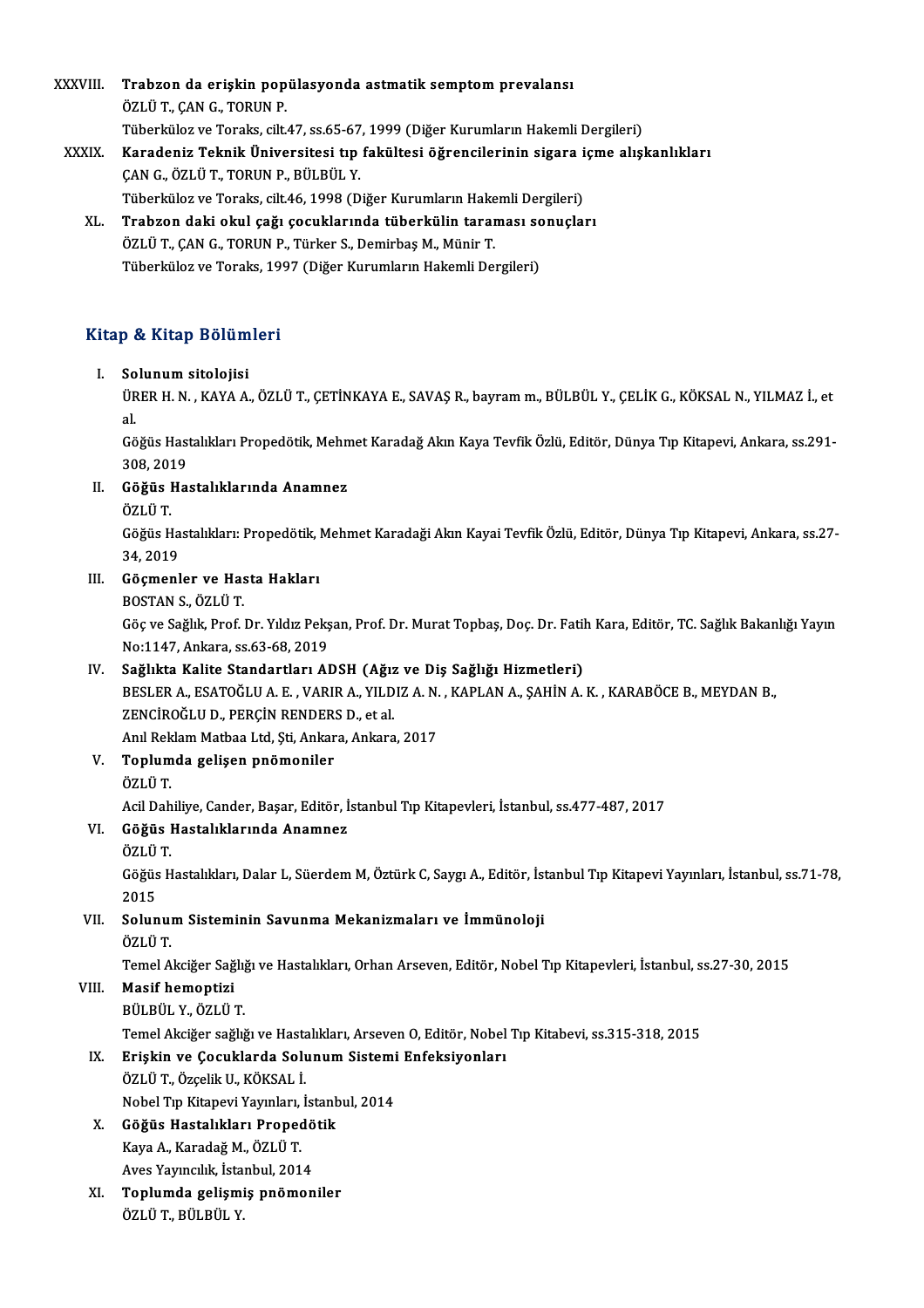Erişkin ve Çocukarda Solunum Sistemi Enfeksiyonları, Özlü T, Özçelik U, Köksal İ, Editör, Nobel Yayın Dağıtım,<br>İstanbul, 23.201.236, 2014 Erişkin ve Çocukarda Solun<br>İstanbul, ss.201-236, 2014<br>Göğüs Hastalıkları El Kit Erişkin ve Çocukarda Solunum<br>İstanbul, ss.201-236, 2014<br>XII. Göğüs Hastalıkları El Kitabı<br>ÖZLÜ T. Metintas M. Kanadağ b İstanbul, ss.201-236, 2014

| XII.   | Göğüs Hastalıkları El Kitabı                                                                                    |
|--------|-----------------------------------------------------------------------------------------------------------------|
|        | ÖZLÜ T., Metintaş M., Karadağ M., Kaya A.                                                                       |
|        | Rota Tıp, Ankara, 2012                                                                                          |
| XIII.  | Aile Hekimleri için Göğüs Hastalıkları                                                                          |
|        | Karadağ M., Metintaş M., ÖZLÜ T., Kaya A.                                                                       |
|        | Sentez Nesriyat, Ankara, 2011                                                                                   |
| XIV.   | Solunum Sisteminin Savunma Mekanizmaları ve İmmünoloji                                                          |
|        | ÖZLÜ T                                                                                                          |
|        | Temel Akciğer Sağlığı ve Hastalıkları, Orhan Arseven, Editör, Nobel Tıp Kitabevleri, İstanbul, ss.27-30, 2011   |
| XV.    | <b>Masif Hemoptizi</b>                                                                                          |
|        | ÖZLÜ T, BÜLBÜL Y.                                                                                               |
|        | Temel Akciğer Sağlığı ve Hastalıkları, Orhan Arseven, Editör, Nobel Tıp Kitabevleri, İstanbul, ss.329-332, 2011 |
| XVI.   | Masif hemoptizi                                                                                                 |
|        | BÜLBÜL Y., ÖZLÜ T.                                                                                              |
|        | Temel Akciğer Sağlığı ve Hastalıkları, Arseven O, Editör, Nobel Tıp Kitabevi, ss.315-18, 2011                   |
| XVII.  | Solunum Sistemi ve Hastalıkları                                                                                 |
|        | ÖZLÜ T., Metintaş M., Karadağ M., Kaya A.                                                                       |
|        | İstanbul Tıp Yayınevi, İstanbul, 2010                                                                           |
| XVIII. | Sindirim Sistemi Hastalıkları ve Akciğer                                                                        |
|        | COȘAR A. M., ÖZLÜ T.                                                                                            |
|        | SOLUNUM SİSTEMİ VE HASTALIKLARI, ÖZLÜ T, METINTAŞ M, KARADAĞ M, KAYA A, Editör, İstanbul Medikal                |
|        | Yayıncılık, İstanbul, ss 2341-2352, 2010                                                                        |
| XIX.   | Akciğer ve Plevra Maliğniteleri Tedavisi                                                                        |
|        | Göksel T., ÖZLÜ T.                                                                                              |
|        | Türk Toraks Derneği Okulu Kitabı, Ankara, 2008                                                                  |
| XX.    | Hasta Rehberi                                                                                                   |
|        | ÖZLÜ T, Bostan S                                                                                                |
|        | Yelken Basım Yayım, İstanbul, 2008                                                                              |
| XXI.   | Sigara ve Bırakma Yolları<br>ÖZLÜ T                                                                             |
|        | Timaş Yayınları, İstanbul, 2008                                                                                 |
| XXII.  | SİGARA VE BIRAKMA YOLLARI                                                                                       |
|        | ÖZLÜ T.                                                                                                         |
|        | TİMAŞ, İstanbul, 2008                                                                                           |
| XXIII. | <b>HASTA REHBERİ</b>                                                                                            |
|        | ÖZLÜ T, BOSTAN S                                                                                                |
|        | YELKEN BASIM, İstanbul, 2008                                                                                    |
| XXIV.  | Astım ve Alerji                                                                                                 |
|        | ÖZLÜ T                                                                                                          |
|        | Timaş Yayınları, İstanbul, 2007                                                                                 |
| XXV.   | Birinci Basamakta KOAH ve Astımlı Hastaların izlem ve tedavisi                                                  |
|        | ÖZLÜ T.                                                                                                         |
|        | Seda Özalit, İstanbul, 2007                                                                                     |
| XXVI.  | BİRİNCİ BASAMAKTA KOAH VE ASTIMLI HASTALARIN İZLEM VE TEDAVİSİ                                                  |
|        | ÖZLÜ T.                                                                                                         |
|        | SEDA ÖZALİT, İstanbul, 2007                                                                                     |
| XXVII. | <b>ASTIM VE ALERJİ</b>                                                                                          |
|        | ÖZLÜ T.                                                                                                         |
|        | TİMAŞ, İstanbul, 2007                                                                                           |
|        |                                                                                                                 |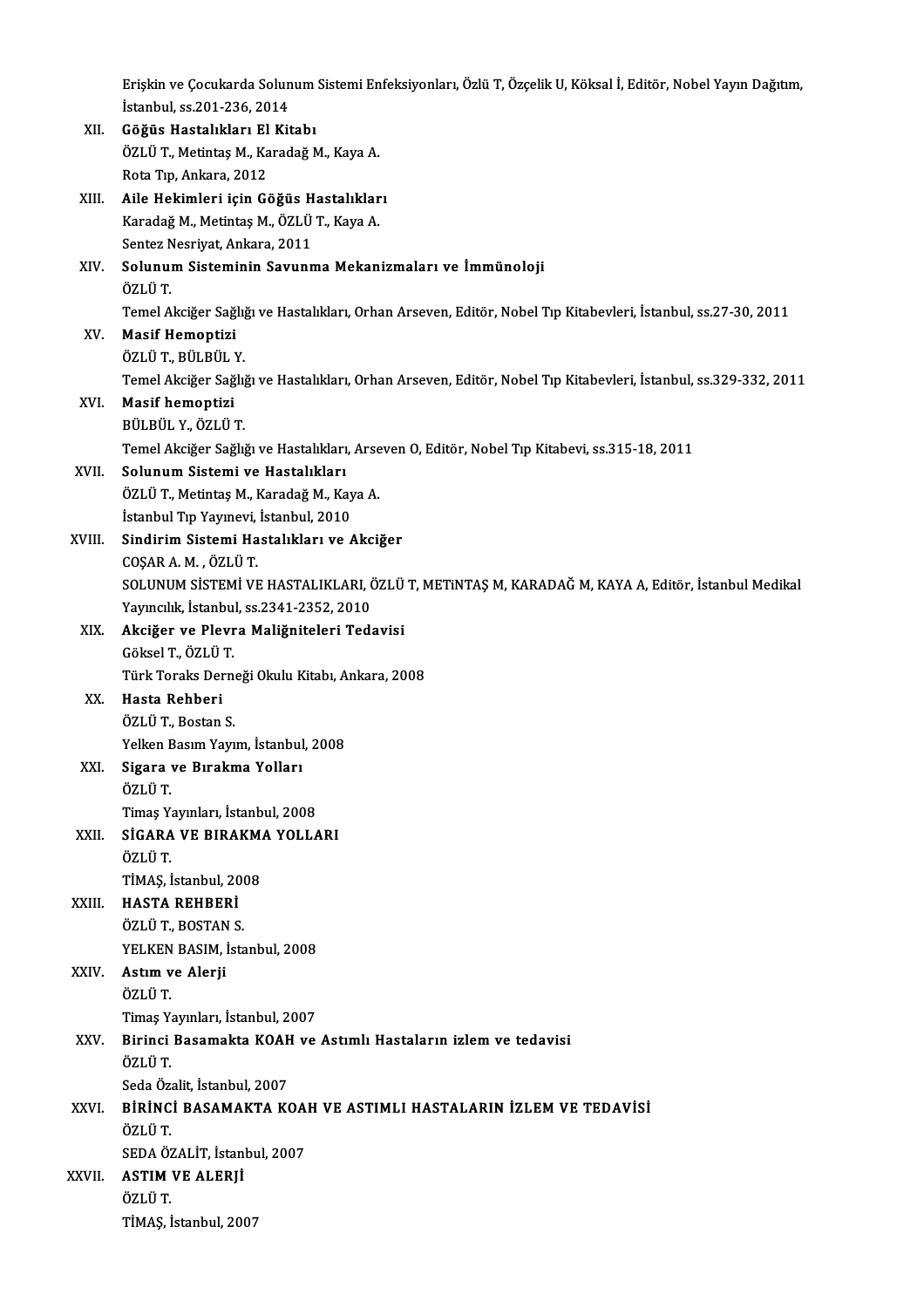| XXVIII.        | Kuramsal metinler, felsefi arkaplan ve örnek olgularla Hasta Hakları<br>ÖZLÜ T |
|----------------|--------------------------------------------------------------------------------|
|                | Timaş Yayınları, İstanbul, 2005                                                |
| XXIX.          | <b>HASTA HAKLARI</b>                                                           |
|                | ÖZLÜ T.                                                                        |
|                | TİMAŞ, İstanbul, 2005                                                          |
| XXX.           | Hekiminizi nasıl alırdınız                                                     |
|                | ÖZLÜ T.                                                                        |
|                | Kaknüs Yayınları, İstanbul, 2003                                               |
| XXXI.          | HEKİMİNİZİ NASIL ALIRDINIZ                                                     |
|                | ÖZLÜ T                                                                         |
|                | KAKNÜS, İstanbul, 2003                                                         |
| XXXII.         | Sigara hakkında bilmek istedikleriniz                                          |
|                | ÖZLÜ T.                                                                        |
|                | Beyaz Yayınları, İstanbul, 2002                                                |
| XXXIII.        | Astım hakkında bilmek istedikleriniz                                           |
|                | ÖZLÜ T.                                                                        |
|                | Beyaz Yayınları, İstanbul, 2002<br>ASTIM HAKKINDA BİLMEK İSTEDİKLERİNİZ        |
| XXXIV.         | ÖZLÜ T.                                                                        |
|                | Beyaz Yayınları, İstanbul, 2002                                                |
| <b>XXXV</b>    | SİGARA HAKKINDA BİLMEK İSTEDİKLERİNİZ                                          |
|                | ÖZLÜ T                                                                         |
|                | Beyaz Yayınları, İstanbul, 2002                                                |
| <b>XXXVI</b>   | Temel Göğüs Hastalıkları                                                       |
|                | ÖZLÜ T., BÜLBÜL Y.                                                             |
|                | Derya Kitapevi Yayınları, Trabzon, 2001                                        |
| XXXVII.        | TEMEL GÖĞÜS HASTALIKLARI                                                       |
|                | ÖZLÜ T. BÜLBÜL Y.                                                              |
|                | DERYA KİTAPEVİ, Trabzon, 2001                                                  |
| <b>XXXVIII</b> | Diğer Sistem Hastalıklarında Akciğer                                           |
|                | ÖZLÜ T., BÜLBÜL Y.                                                             |
|                | Karadeniz Teknik Üniversitesi Yayınları, Trabzon, 2000                         |
| <b>XXXIX</b>   | DİĞER SİSTEM HASTALIKLARINDA AKCİĞER                                           |
|                | ÖZLÜ T, BÜLBÜL Y.                                                              |
|                | KARADENİZ TEKNİK ÜNİVERSİTESİ, Trabzon, 2000                                   |
| XL.            | Yoğun Bakımdan Eve Oksijen Tedavisi                                            |
|                | ÖZLÜ T.                                                                        |
|                | Karadeniz Teknik Üniversitesi Yayınları, İstanbul, 1999                        |
| XLI.           | YOĞUN BAKIMDAN EVE OKSİJEN TEDAVİSİ                                            |
|                | ÖZLÜ T                                                                         |
|                | KARADENİZ TEKNİK ÜNİVERSİTESİ, Trabzon, 1999                                   |
| XLII.          | Göğüs Hastalıkları Staj Rehberi                                                |
|                | ÖZLÜ T                                                                         |
|                | Karadeniz Teknik Üniversitesi Yayınları, Trabzon, 1997                         |
| XLIII.         | GÖĞÜS HASTALIKLARI STAJ REHBERİ<br>ÖZLÜ T.                                     |
|                | KARADENİZ TEKNİK ÜNİVERSİTESİ, Trabzon, 1997                                   |
|                |                                                                                |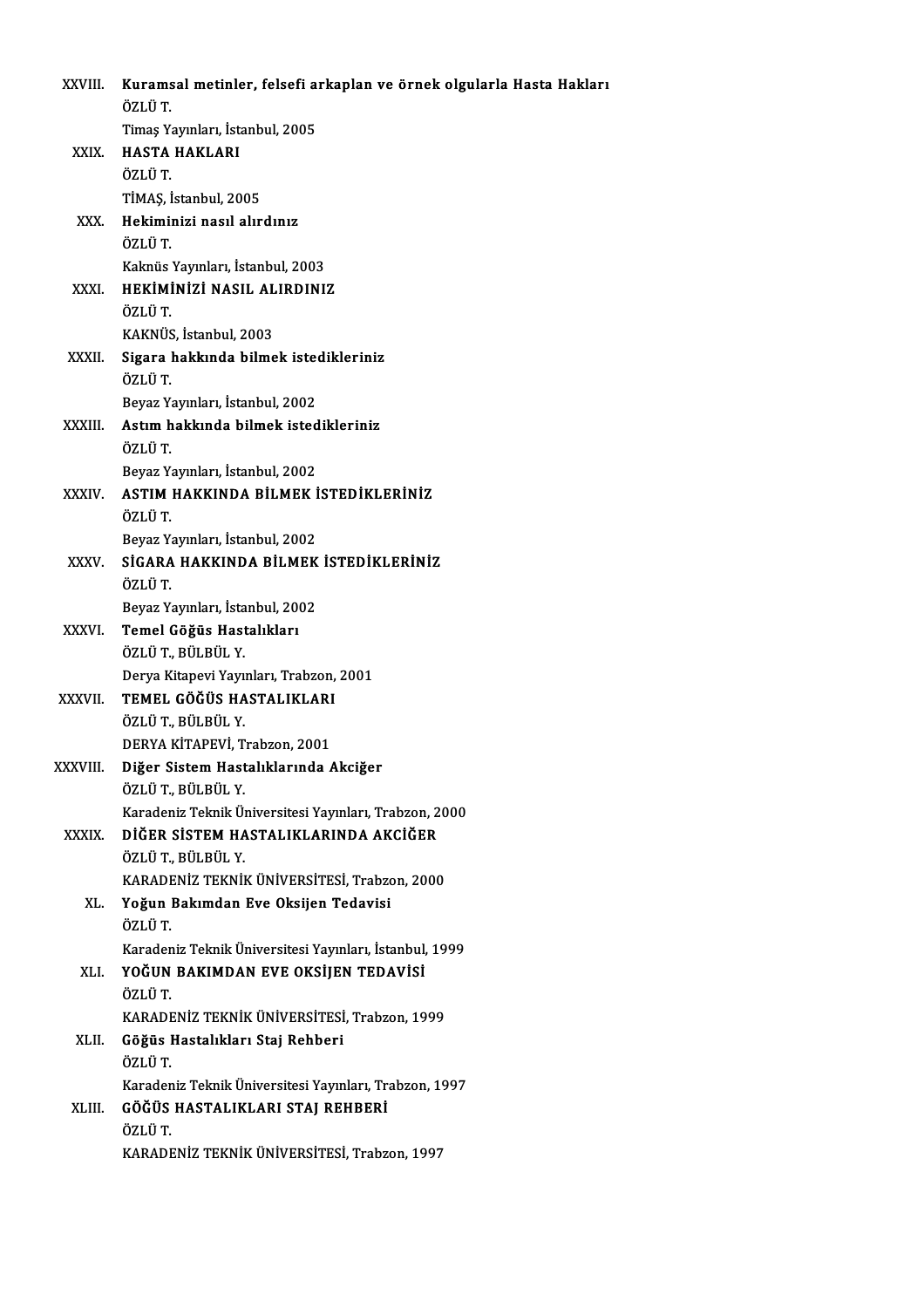### Hakemli Kongre / Sempozyum Bildiri Kitaplarında Yer Alan Yayınlar

akemli Kongre / Sempozyum Bildiri Kitaplarında Yer Alan Yayınlar<br>I. Intensive Care Management of Critical and Severe SARS-CoV-2 Infection in Pregnancy; 3rd Level<br>Intensive Care Data from Turkey Intensive Care Management of Cr<br>Intensive Care Management of Cr<br>Vicity A.O. DEULIVANI AP Vicity A Intensive Care Management of Critical and Severe SARS-CoV-2 Infection in Pregnancy; 3rd Level<br>Intensive Care Data from Turkey<br>KÜÇÜK A. O. , PEHLİVANLAR KÜÇÜK M., PEHLİVANLAR A., DEMİR Ö., AYÇİÇEK O., ÖZTUNA F., BÜLBÜL Y., Intensive Care Data from Turkey<br>KÜÇÜK A. O. , PEHLİVANLAR KÜÇÜK M., PEHLİVANLAR A., DEMİR Ö., AYÇİÇEK O., ÖZTUNA F., BÜLBÜL Y., ÖZLÜ<br>Türk Yoğun Bakım Derneği 21. ULUSAL YOĞUN BAKIM KONGRESİ, Antalya, Türkiye, 17 - 20 Mart KÜÇÜK A<br>Türk Yoğ<br>ss.31-32<br>Tüberkü Türk Yoğun Bakım Derneği 21. ULUSAL YOĞUN BAKIM KONGRESİ, Antalya, Türkiye, 17 - 20 Mart 2022, cilt.20,<br>ss.31-32<br>II. Tüberküloz Lenfadenitine Sekonder Proliferatif Glomerülonefrit Olgusu Özkan G., ULUSOY Ş., KAYNAR R. K., YILDIZ K., ÖZLÜ T., Akagündüz K., Gül S. 26. Ulusal Nefroloji, Hipertansiyon, Diyaliz ve Transplantasyon Kongresi, Antalya, Türkiye, ss.1 Özkan G., ULUSOY Ş., KAYNAR R. K. , YILDIZ K., ÖZLÜ T., Akagündüz K., Gül S.<br>26. Ulusal Nefroloji, Hipertansiyon, Diyaliz ve Transplantasyon Kongresi, Antalya, Türkiye, ss.1<br>III. Comparison of inhaler device preference of 26. Ulusal Nefroloji, Hipertansi<br>Comparison of inhaler dev<br>asthma and COPD patients<br>CEMICIOČLU B. Cunon H. ÖZL Comparison of inhaler device preference of the physicians in the treatment of newly diagnosed adult<br>asthma and COPD patients<br>GEMİCİOĞLU B., Gunen H., ÖZLÜ T., ÇİLLİ A., Akyildiz L., BAYRAM H., Uzaslan E., ABADOĞLU Ö., Cimr asthma<br>GEMICIC<br>M., et al.<br>Europes GEMİCİOĞLU B., Gunen H., ÖZLÜ T., ÇİLLİ A., Akyildiz L., BAYRAM H., Uzaslan E., ABADOĞLU Ö., Cimrin A., SÜERI<br>M., et al.<br>European-Respiratory-Society (ERS) International Congress, Madrid, İspanya, 28 Eylül - 02 Ekim 2019, M., et al.<br>European-Respiratory-Society (ERS) International Congress, Madrid, İspanya, 28 Eylül - 02 Ekim 2019, cilt.54<br>IV. Granular Cell Tumor of the Lung ÖZLÜT.,ÇEBİÖZTÜRKD.,ERSÖZ Ş.,AYÇİÇEKO.,ÖZSAĞIRE.,ÖZDOĞANM. Granular Cell Tumor of the Lung<br>ÖZLÜ T., ÇEBİ ÖZTÜRK D., ERSÖZ Ş., AYÇİÇEK O., ÖZSAĞIR E., ÖZDOĞAN M.<br>American Thoracic Society Annual Meeting, Dallas, Amerika Birleşik Devletleri, 17 - 22 Mayıs 2019<br>Yoğun Bakımda "Mambran ÖZLÜ T., ÇEBİ ÖZTÜRK D., ERSÖZ Ş., AYÇİÇEK O., ÖZSAĞIR E., ÖZDOĞAN M.<br>American Thoracic Society Annual Meeting, Dallas, Amerika Birleşik Devletleri, 17 - 22 Mayıs 2019<br>V. Yoğun Bakımda "Membranoproliferatif Paternde C3 American Thoracic Society Annual Meeting, Dallas, American Thoracic Society Annual Meeting, Dallas, American<br>İle Takip EdilenGenç Olgu Pulmorenal Sendrom<br>CERİ ÖZTÜRK D. CÜVERCİN R. REHLİVANLAR KÜÇÜK Yoğun Bakımda "Membranoproliferatif Paternde C3 Baskır<br>İle Takip EdilenGenç Olgu Pulmorenal Sendrom<br>ÇEBİ ÖZTÜRK D., GÜVERCİN B., PEHLİVANLAR KÜÇÜK M., ÖZLÜ T.<br>IV Ulusal Aksižer Seğliğı Konsresi, Artakısı Türkiye 13, 17 Mer İle Takip EdilenGenç Olgu Pulmorenal Sendrom<br>ÇEBİ ÖZTÜRK D., GÜVERCİN B., PEHLİVANLAR KÜÇÜK M., ÖZLÜ T.<br>IV. Ulusal Akciğer Sağlığı Kongresi, Antalya, Türkiye, 13 - 17 Mart 2019 CEBİ ÖZTÜRK D., GÜVERCİN B., PEHLİVANLAR KÜÇÜK M., ÖZLÜ T.<br>IV. Ulusal Akciğer Sağlığı Kongresi, Antalya, Türkiye, 13 - 17 Mart 2019<br>VI. Pulmonary physician consultancy in emergency services in Turkey (PUPCEST) – a pros IV. Ulusal Akciğer Sağlığı Kongresi, Antalya, Türk<br>Pulmonary physician consultancy in emerg<br>multicenter study (KABUL EDİLDİ-12548)<br>ERCEN DİKENÖ EKİCİ A. PEKTAS H. VU DIZ H Pulmonary physician consultancy in emergency services in Turkey (PUPCEST) – a prospective<br>multicenter study (KABUL EDİLDİ-12548)<br>ERÇEN DİKEN Ö., EKİCİ A., BEKTAŞ H., YILDIZ H., TABARU A., OGAN N., YILDIZ GÜLHAN P., ÖZDEMİR multicenter study (KABUL EDİLDİ-12548)<br>ERÇEN DİKEN Ö., EKİCİ A., BEKTAŞ H., YILDIZ H.<br>TOSUN M., et al.<br>ERS, Paris, September, 2018, 15 - 19 Eylül 2018 ERCEN DİKEN Ö., EKİCİ A., BEKTAŞ H., YILDIZ H., TABARU A., OGAN N., YILDIZ GÜLHAN P., ÖZDEMİR T., ARSLAN S., TOSUN M., et al.<br>ERS, Paris, September, 2018, 15 - 19 Eylül 2018<br>VII. Pulmonary physician consultancy in emergency services in Turkey (PUPCEST) - a prospective<br>multicenter study ERS, Paris, Septembe<br>Pulmonary physici<br>multicenter study<br>EPCEN DİKEN Ö, EK Pulmonary physician consultancy in emergency services in Turkey (PUPCEST) - a prospective<br>multicenter study<br>ERÇEN DİKEN Ö., EKİCİ A., Bektas H., Yıldız H., Tabaru A., Ogan N., Gulhan P. Y. , Ozdemir T., ARSLAN S., Tosun M. mu<br>ER<br>al<br>20 28th International Congress of the European-Respiratory-Society (ERS), Paris, Fransa, 15 - 19 Eylül 2018, cilt<br>28th International Congress of the European-Respiratory-Society (ERS), Paris, Fransa, 15 - 19 Eylül 2018, cilt. al.<br>28th International Congress of the European-Respiratory-Society (ERS), Paris, Fransa, 15 - 19 Eylül 2012<br>VIII. Ratio And Regional Distribution Of Genetic Mutation In Lung Cancer In Turkey (REDIGMA)<br>Ozgelik N. ÖZLÜ T. A 28th International Congress of the European-Respiratory-Society (ERS), Paris, Fransa, 15 - 19 Eylül 20<br>Ratio And Regional Distribution Of Genetic Mutation In Lung Cancer In Turkey (REDIGMA)<br>Ozcelik N., ÖZLÜ T., Aksel N., B Ratio And Regional Distribution Of Genetic Mutation In Lung Cancer In Turkey (REDIGMA)<br>Ozcelik N., ÖZLÜ T., Aksel N., BÜLBÜL Y., Erdogan Y., Guldaval F., Gul S. K. , Bircan A., Can A., Oz N., et al.<br>28th International Cong Ozcelik N., ÖZLÜ T., Aksel N., BÜLBÜL Y., Erdogan Y., Guldaval F., Gul S. K. , Bircan A., Can A., Oz N., et al.<br>28th International Congress of the European-Respiratory-Society (ERS), Paris, Fransa, 15 - 19 Eylül 2018, cilt 28th International Congress of the European-Respiratory-Society (ERS), Paris, Fransa, 15 - 19 Eylül 2018, cilt.52<br>Factors predicting patients that will not benefit from invasive mechanical ventilation.<br>ÖZLÜ T., PEHLİVANLAR Factors predicting<br>ÖZLÜ T., PEHLİVANLA<br>H., KÜÇÜK A. O. , et al.<br>American Theresis Se ÖZLÜ T., PEHLİVANLAR KÜÇÜK M., KAYA A., YARAR E., KIRAKLI S. C. , DİKİS O., (<br>H., KÜÇÜK A. O. , et al.<br>American Thoracic Society 2018 International Conference, 18 - 23 Mayıs 2018<br>Pening Modiastinal (biler Lanfadenenstilerd H., KÜÇÜK A. O. , et al.<br>American Thoracic Society 2018 International Conference, 18<br>X. Bening Mediastinal/hiler Lenfadenopatilerde Etyoloji<br>ERRAY M. ÖZLÜ T. RÜLRÜL V. ÖZTINA E. ÖZSUS S. American Thoracic Society 2018 International Confer<br>Bening Mediastinal/hiler Lenfadenopatilerde E<br>ERBAY M., ÖZLÜT., BÜLBÜL Y., ÖZTUNA F., ÖZSU S. S.<br>2. Hlusel Aksižer Soğlığı Kongresi Türkiye 14, 18 Me ERBAY M., ÖZLÜ T., BÜLBÜL Y., ÖZTUNA F., ÖZSU S. S.<br>2. Ulusal Akciğer Sağlığı Kongresi, Türkiye, 14 - 18 Mart 2018 XI. Azathioprine Kullanımıyla İlişkili Sellülit: Olgu sunumu ÖZDOĞANM.,ÇEBİD.,ARGINÖ.,KARACAURAL Z.,ÖZTUNAF.,BÜLBÜL Y.,ÖZLÜT. Azathioprine Kullanımıyla İlişkili Sellülit: Olgu sunumu<br>ÖZDOĞAN M., ÇEBİ D., ARGIN Ö., KARACA URAL Z., ÖZTUNA F<br>2.Ulusal Akciğer Sağlığı Kongresi, Türkiye, 14 - 18 Mart 2018<br>Can sunsana ba usad far tha risk assassmant of ÖZDOĞAN M., ÇEBİ D., ARGIN Ö., KARACA URAL Z., ÖZTUNA F., BÜLBÜL Y., ÖZLÜ<br>2.Ulusal Akciğer Sağlığı Kongresi, Türkiye, 14 - 18 Mart 2018<br>XII. Can syncope be used for the risk assessment of pulmonary embolism?<br>ÖZSU S. S 2.Ulusal Akciğer Sağlığı Kongresi, Türkiye, 14 - 18 Mar<br>Can syncope be used for the risk assessment of<br>ÖZSU S. S. , ERBAY M., ÖZTUNA F., BÜLBÜL Y., ÖZLÜ T.<br>European Bespiratory Sosisty Annual Congress, 9, 13 Can syncope be used for the risk assessment of pulmonary<br>ÖZSU S. S. , ERBAY M., ÖZTUNA F., BÜLBÜL Y., ÖZLÜ T.<br>European Respiratory Society Annual Congress, 9 - 13 Eylül 2017<br>In patients with intermediate lew risk pulmonery ÖZSU S. S. , ERBAY M., ÖZTUNA F., BÜLBÜL Y., ÖZLÜ T.<br>European Respiratory Society Annual Congress, 9 - 13 Eylül 2017<br>XIII. In patients with intermediate-low risk pulmonary embolism: cardiac enzyme or right ventricle<br>dygfun European Respiratory S<br>In patients with inter<br>dysfunction or sPESI<br>075US S - COSVUNED N In patients with intermediate-low risk pulmonary em<mark>t</mark><br>dysfunction or sPESI<br>OZSU S. S. , COŞKUNER M. B. , ÖZTUNA F., BÜLBÜL Y., ÖZLÜ T.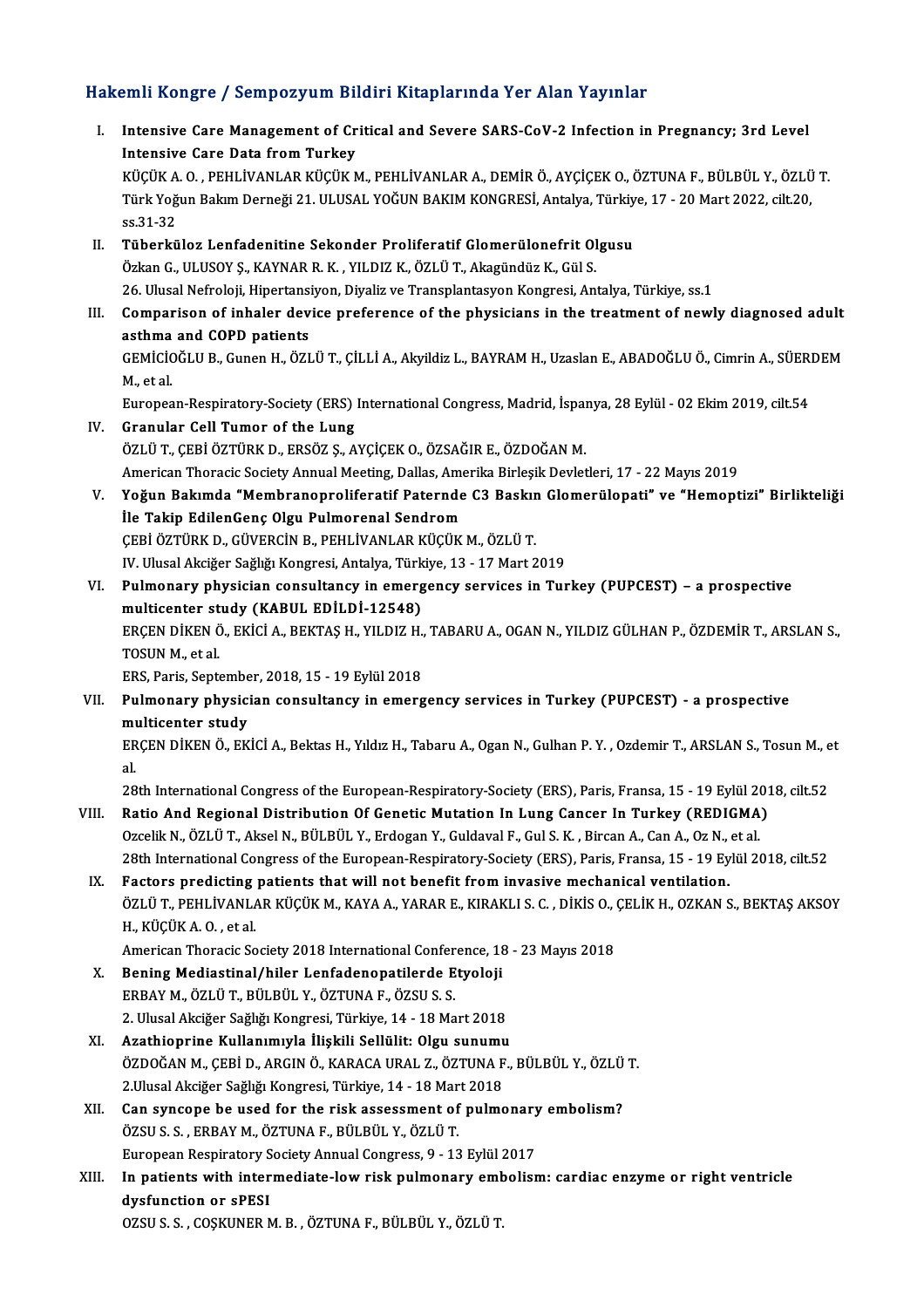European Respiratory Society Annual Congress, Milan, İtalya, 9 - 13 Eylül 2017, ss.807<br>In nationts with intermediate lew risk nulmonery embolismu sardias ensume

- European Respiratory Society Annual Congress, Milan, İtalya, 9 13 Eylül 2017, ss.807<br>XIV. In patients with intermediate-low risk pulmonary embolism: cardiac enzyme or right ventricle<br>dygfunation or ePESL tertiamely p European Respiratory Society Annual Congr<br>In patients with intermediate-low risk p<br>dysfunction or sPESI, tartışmalı poster<br>ÖZSUS S. COSKUNER M. B. ÖZTUNA E. PÜ In patients with intermediate-low risk pulmonary emb<br>dysfunction or sPESI, tartışmalı poster<br>ÖZSU S. S. , COŞKUNER M. B. , ÖZTUNA F., BÜLBÜL Y., ÖZLÜ T.<br>27th European Bespiratory Sosisty Annual Congress Milan İ. dysfunction or sPESI, tartışmalı poster<br>ÖZSU S. S. , COŞKUNER M. B. , ÖZTUNA F., BÜLBÜL Y., ÖZLÜ T.<br>27th European Respiratory Society Annual Congress, Milan, İtalya, 9 - 13 Eylül 2017<br>Eydo uzun dönem non inveziy ventiletör ÖZSU S. S. , COŞKUNER M. B. , ÖZTUNA F., BÜLBÜL Y., ÖZLÜ T.<br>27th European Respiratory Society Annual Congress, Milan, İtalya, 9 - 13 Eylül 2017<br>XV. Evde uzun dönem non-invaziv ventilatör kullanan kronik obstruktif akci 27th European Respirato<br><mark>Evde uzun dönem non</mark><br>demografik özellikleri<br><sup>VAZAR E E ÖZLÜT SAI</sub></sup> Evde uzun dönem non-invaziv ventilatör kullanan kronik obstruktif akciğer hastalarınn klinik ve<br>demografik özellikleri<br>YAZAR E. E. , ÖZLÜ T., SARIAYDIN M., TAYLAN M., EKİCİ A., AYDIN D., COŞKUN İ. G. , DURMUŞ KOÇAK N., UYG demografik özellikl<br>YAZAR E. E. , ÖZLÜ T.,<br>TEPETAM F. M. , et al.<br>UASK 2017. Türkiye 1 YAZAR E. E. , ÖZLÜ T., SARIAYDIN M., TA<br>TEPETAM F. M. , et al.<br>UASK 2017, Türkiye, 15 - 19 Mart 2017<br>Eyde Haun Dönem Nen-İnyaziy Ven TEPETAM F. M. , et al.<br>UASK 2017, Türkiye, 15 - 19 Mart 2017<br>XVI. Evde Uzun Dönem Non-İnvaziv Ventilatör Kullanan Kronik Obstrüktif Akciğer Hastalarının Klinik ve<br>Demografik Örellikleri: Cek Merkerli Kesitsel Celsame T UASK 2017, Türkiye, 15 - 19 Mart 2017<br>Evde Uzun Dönem Non-İnvaziv Ventilatör Kullanan Kronik Obstrüktif .<br>Demografik Özellikleri: Çok Merkezli Kesitsel Çalışma Türkiye Verileri<br>EPTAN YAZAR E. ÖZLÜ T. SARIAYDIN M. TAYLAN M. Evde Uzun Dönem Non-İnvaziv Ventilatör Kullanan Kronik Obstrüktif Akciğer Hastalarının Klini<br>Demografik Özellikleri: Çok Merkezli Kesitsel Çalışma Türkiye Verileri<br>ERTAN YAZAR E., ÖZLÜ T., SARIAYDIN M., TAYLAN M., EKİCİ A. Demografik Özellikleri: Çok |<br>ERTAN YAZAR E., ÖZLÜ T., SARL<br>UYGUR F., TEPETAM F. M. , et al.<br>Ulusal Aksižer Sežliž: Konsresi UYGUR F., TEPETAM F. M. , et al.<br>Ulusal Akciğer Sağlığı Kongresi, Türkiye, 15 - 19 Mart 2017 UYGUR F., TEPETAM F. M. , et al.<br>Ulusal Akciğer Sağlığı Kongresi, Türkiye, 15 - 19 Mart 2017<br>XVII. Konsolidasyonla Seyreden, Bronkoalveolar Lavaj Sıvısı İle Tanı Konulan Actinomyces Vakası<br>KOC İ. ÖZSU S. S. BÜLBÜL Y. A Ulusal Akciğer Sağlığı Kongresi, Türkiye, 15 - 19 Mart 2017<br>Konsolidasyonla Seyreden, Bronkoalveolar Lavaj Sıvısı İle Taı<br>KOÇ İ., ÖZSU S. S. , BÜLBÜL Y., AYAYDIN MÜRTEZAOĞLU E. S. , ÖZLÜ T.<br>Ulusal Aksiğar Sağlığı Kongresi, Konsolidasyonla Seyreden, Bronkoalveolar Lavaj Sıv<br>KOÇ İ., ÖZSU S. S. , BÜLBÜL Y., AYAYDIN MÜRTEZAOĞLU E. S<br>Ulusal Akciğer Sağlığı Kongresi, Türkiye, 15 - 18 Mart 2017<br>Evde uzun dönem nen invesiy ventiletör kullanan kr KOÇ İ., ÖZSU S. S. , BÜLBÜL Y., AYAYDIN MÜRTEZAOĞLU E. S. , ÖZLÜ T.<br>Ulusal Akciğer Sağlığı Kongresi, Türkiye, 15 - 18 Mart 2017<br>XVIII. Evde uzun dönem non-invaziv ventilatör kullanan kronik obstrüktif akciğer hastaları Ulusal Akciğer Sağlığı Kongresi, Türkiye, 15 - 18 Mart 2017<br><mark>Evde uzun dönem non-invaziv ventilatör kullanan kronik obstrüktif a</mark><br>demografik özellikleri: Çok merkezli kesitsel çalışma Türkiye verileri<br>FRTAN YAZAR E. ÖZLÜT, ERTAN YAZAR E., ÖZLÜ T., SARIAYDIN M., TAYLAN M., EKİCİ A., AYDIN D., GÜVEN ÇOŞKUN İ., DURMUŞ KOÇAK N.,<br>UYGUR F., TEPETAM F. M. , et al. demografik özellikleri: Çok r<br>ERTAN YAZAR E., ÖZLÜ T., SARL<br>UYGUR F., TEPETAM F. M. , et al.<br>Ulusal Aksižer Sažlıžı Konsresi Ulusal Akciğer Sağlığı Kongresi, Türkiye, 15 - 19 Mart 2017 UYGUR F., TEPETAM F. M. , et al.<br>Ulusal Akciğer Sağlığı Kongresi, Türkiye, 15 - 19 Mart 2017<br>XIX. Endobronşiyal Metastaz yapan Renal Hücreli Karsinom olgusu'<br>CÜREL NURMUS 7. ÖZSU S. S. ÖZLÜ T. ÖZTUNA E. TÜRKVU MAZ A. KA GÜRELDURMUŞ Z.,ÖZSUS.S. ,ÖZLÜT.,ÖZTUNAF.,TÜRKYILMAZA.,KAVGACIH. Endobronşiyal Metastaz yapan Renal Hücreli Karsinom olgusu<br>GÜREL DURMUŞ Z., ÖZSU S. S. , ÖZLÜ T., ÖZTUNA F., TÜRKYILMAZ A., K<br>2. Ulusal Akciğer Sağlığı Kongresi, Antalya, Türkiye, 15 - 19 Mart 2017<br>Eydə uzun sürəli nəninya XX. Evde uzun süreli noninvazif ventilatör tedavisi kullanan KOAH hastalarının klinik ve demografik<br>özellikleri 2. Ulusal Akciğer Sağlığı Kongresi, Antalya, Türkiye, 15 - 19 Mart 2017 Evde uzun süreli noninvazif ventilatör tedavisi kullanan KOAH hastalarının klinik ve demogi<br>özellikleri<br>Ertan Yazar E., ÖZLÜ T., Sarıaydın M., Ekici A., aydın D., Coşkun İ. G. , coşkun N., Tepetam F. M. , Güngör S.<br>Ulusel özellikleri<br>Ertan Yazar E., ÖZLÜ T., Sarıaydın M., Ekici A., aydın D., Coşkun İ. G. , (<br>Ulusal Akciğer Sağlığı Kongresi, Antalya, Türkiye, 15 - 19 Mart 2017<br>Obetrültif Urlu, Anneli Olsularımızda BAB Kullanımı ve Urur Ertan Yazar E., ÖZLÜ T., Sarıaydın M., Ekici A., aydın D., Coşkun İ. G. , coş.<br>Ulusal Akciğer Sağlığı Kongresi, Antalya, Türkiye, 15 - 19 Mart 2017<br>XXI. Obstrüktif Uyku Apneli Olgularımızda PAP Kullanımı ve Uyumu<br>KOC İ Ulusal Akciğer Sağlığı Kongresi, Antalya, Türkiye, 15 - 19 Mart 2017<br>Obstrüktif Uyku Apneli Olgularımızda PAP Kullanımı ve Uyumu<br>KOÇ İ., BÜLBÜL Y., ERBAY M., ÖZLÜ T. Ulusal Akciğer Sağlığı Kongresi, Türkiye, 15 - 18 Mart 2017 KOÇ İ., BÜLBÜL Y., ERBAY M., ÖZLÜ T.<br>Ulusal Akciğer Sağlığı Kongresi, Türkiye, 15 - 18 Mart 2017<br>XXII. Evde Uzun Dönem Non-invaziv Ventilatör Kullanan Kronik Obstrüktif Akciğer Hastalarının Klinik ve<br>Demestes<sup>fil</sup>i Öze Ulusal Akciğer Sağlığı Kongresi, Türkiye, 15 - 18 Ma<br>Evde Uzun Dönem Non-invaziv Ventilatör Kul<br>Demografik Özellikleri:COHOV çalışma grubu.<br>YAZAR E.E. ÖZLÜT SARIAYDIN M. TAYLAN M. El Evde Uzun Dönem Non-invaziv Ventilatör Kullanan Kronik Obstrüktif Akciğer Hastalarının Klinik<br>Demografik Özellikleri:COHOV çalışma grubu.<br>YAZAR E. E. , ÖZLÜ T., SARIAYDIN M., TAYLAN M., EKİCİ A., AYDIN D., COŞKUN İ. G. , K Demografik Özellikleri:COHOV çalışma grubu.<br>YAZAR E. E. , ÖZLÜ T., SARIAYDIN M., TAYLAN M., EKİCİ A., AYDIN D., COŞKUN İ. G. , KOÇAK N., TEPETAM F. M. ,<br>GÜNGÖR S. Ulusal akciğer sağlığı kongresi (UASK), Türkiye, 15 - 19 Mart 2017 GÜNGÖR S.<br>Ulusal akciğer sağlığı kongresi (UASK), Türkiye, 15 - 19 Mart 2017<br>XXIII. Research Of Immunisation Status In COPD In Turkey (rimpact Study)<br>ÖZLÜ T. PÜLPÜL V. AVDIN D. G. TATAP D. KUVUCU T. Erboy E. Jpan H. AN ÖZLÜ T., BÜLBÜL Y., AYDIN D. C. , TATAR D., KUYUCU T., Erboy F., Inan H., ANAR C., Sünnetçioğlu A., GULHAN P. Y. ,<br>et al. Rese<br>ÖZLİ<br>et al. ÖZLÜ T., BÜLBÜL Y., AYDIN D. C. , TATAR D., KUYUCU T., Erboy F., Inan H., ANAR C., Sünnetçioğlu A., GULHAN<br>et al.<br>International Conference of the American-Thoracic-Society (ATS), Washington, Kiribati, 19 - 24 Mayıs 2017,<br>c et al.<br>Internat<br>cilt.195<br>THE EE International Conference of the American-Thoracic-Society (ATS), Washington, Kiribati, 19 - 24 Mayıs 2017,<br>cilt.195<br>XXIV. THE EFFECT OF SMOKING ON THE COURSE OF DISEASE IN NEWLY DIAGNOSED ASTHMA PATIENTS cilt.195<br>THE EFFECT OF SMOKING ON THE COURSE OF DISEASE I<br>RESULTS FROM MULTICENTER OBSERVATIONAL STUDY<br>Abadeğlu Ö. CEMICIOČLU B. Boyram H. Alvulduz L. Cünen H. Ö. THE EFFECT OF SMOKING ON THE COURSE OF DISEASE IN NEWLY DIAGN<br>RESULTS FROM MULTICENTER OBSERVATIONAL STUDY<br>Abadoğlu Ö., GEMİCİOĞLU B., Bayram H., Akyıldız L., Günen H., ÖZLÜ T., suerdem m.<br>WAO International Scientific Conf RESULTS FROM MULTICENTER OBSERVATIONAL STUDY<br>Abadoğlu Ö., GEMİCİOĞLU B., Bayram H., Akyıldız L., Günen H., ÖZLÜ T., suerdem m.<br>WAO International Scientific Conference (WISC) 2016, 6 - 09 Aralık 2016 Abadoğlu Ö., GEMİCİOĞLU B., Bayram H., Akyıldız L., Gün<br>WAO International Scientific Conference (WISC) 2016, 6<br>XXV. Yıllara göre pulmoner emboli sıklığı değişiyormu<br>ÖZSU S. GÜDEL DUPMUS Z. COSKUNER M. B. ÖNALG ÖZSU S. S. , GÜREL DURMUŞ Z., COŞKUNER M. B. , Önal Ç., ÖZTUNA F., BÜLBÜL Y., ÖZLÜ T.<br>TÜSAD 2016 KONGRESİ, Türkiye, 15 - 19 Ekim 2016 Yıllara göre pulmoner emboli sıklığı değişiyorı<br>ÖZSU S. S. , GÜREL DURMUŞ Z., COŞKUNER M. B. , Öna<br>TÜSAD 2016 KONGRESİ, Türkiye, 15 - 19 Ekim 2016<br>Could unis asid baş markar of noor nusanasis
- XXVI. Could uric acid be amarker of poor prognosis for pulmonary embolism?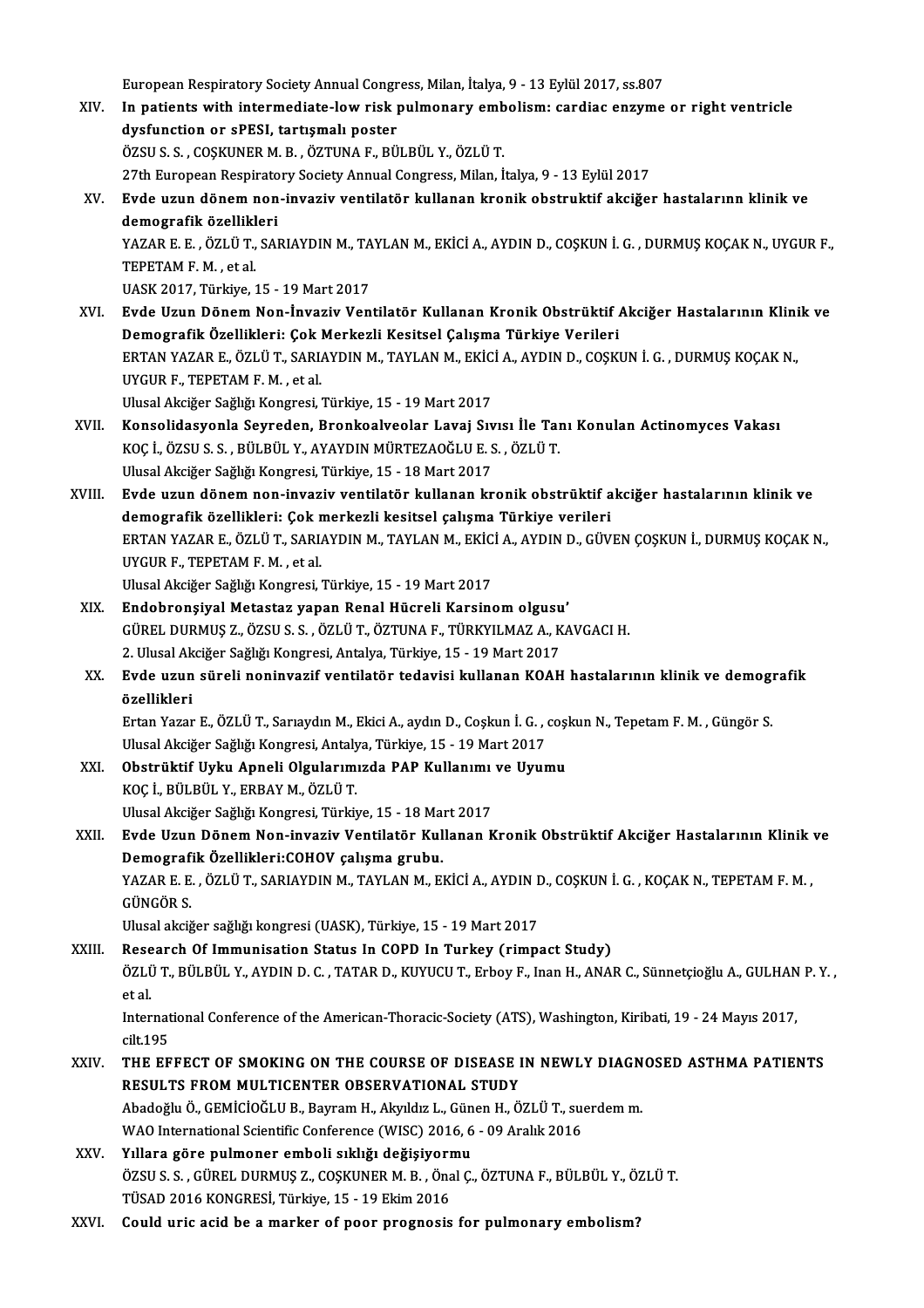ÖZSU S. S. , COŞAR A. M. , BEKTAŞ H., ÖZLÜ T.<br>EPS. 3016 KONCPESİ, 3., 07 Erlül 2016 ÖZSU S. S. , COŞAR A. M. , BEKTAŞ H., ÖZ.<br>ERS 2016 KONGRESİ, 3 - 07 Eylül 2016<br>Slaan diaturbanasa in nationta with ÖZSU S. S., COŞAR A. M., BEKTAŞ H., ÖZLÜ T.<br>ERS 2016 KONGRESİ, 3 - 07 Eylül 2016<br>XXVII. Sleep disturbances in patients with lung cancer in Turkey<br>PÜLPÜLY, ÖZLÜ T. Aring S. Borna A. Ö. CÜNBATAB H. Sontürk ERS 2016 KONGRESİ, 3 - 07 Eylül 2016<br>Sleep disturbances in patients with lung cancer in Turkey<br>BÜLBÜL Y., ÖZLÜ T., Arinç S., Berna A. Ö. , GÜNBATAR H., Şentürk A., Bahadır A., Özçelik M., Yılmaz U., Akbay M. Ö. , Slee<br>BÜLI<br>et al.<br>Euro BÜLBÜL Y., ÖZLÜ T., Arinç S., Berna A. Ö. , GÜNBATAR H., Şentürk A., Bahadır A., Özçelil<br>et al.<br>European Respiratory Society Annual Congress, Londrina, Brezilya, 3 - 07 Eylül 2016<br>Assessment of Balliative Care in Lung Cans XXVI I. Assessment of Pal iative Care in Lung Cancer in Turkey European Respiratory Societ<br>Assessment of Palliative<br>BÜLBÜL Y., ÖZLÜ T., Arınç S.<br>European Bespiratory Societ BÜLBÜL Y., ÖZLÜ T., Arınç S.<br>European Respiratory Society Annual Congress, 3 - 07 Eylül 2016 BÜLBÜL Y., ÖZLÜ T., Arınç S.<br>European Respiratory Society Annual Congress, 3 - 07 Eylül 2016<br>XXIX. Classification of intermediate risk pulmonary embolism patients with cardiac troponin and shock<br>index Europe<br>Classii<br>index<br>özsu s Classification of intermediate risk pulmonar<br>index<br>ÖZSU S. S. , ERBAY M., GÜREL DURMUŞ Z., ÖZLÜ T.<br>European Bespiratery Society Annual Consrees 3 index<br>ÖZSU S. S. , ERBAY M., GÜREL DURMUŞ Z., ÖZLÜ T.<br>European Respiratory Society Annual Congress, 3 - 07 Eylül 2016 ÖZSU S. S. , ERBAY M., GÜREL DURMUŞ Z., ÖZLÜ T.<br>European Respiratory Society Annual Congress, 3 - 07 Eylül 2016<br>XXX. INTEROBSERVER VARIABILITY BETWEEN THE RADIOLOGIST AND CLINICIANS IN THE EVALUATION<br>OF ERIIS IMACES AND EC European Respiratory Society Annual Congress, 3 - 07 Eylül<br>INTEROBSERVER VARIABILITY BETWEEN THE RADIO<br>OF EBUS IMAGES AND ECHOIC FEATURES OF LYMPH<br>ÖZCELİK N. APUL V. PÜLPÜL V. Erünoğlu İ. ÖZSU S. S. ÖZT INTEROBSERVER VARIABILITY BETWEEN THE RADIOLOGIST AND C<br>OF EBUS IMAGES AND ECHOIC FEATURES OF LYMPH<br>ÖZÇELİK N., ABUL Y., BÜLBÜL Y., Eyüpoğlu İ., ÖZSU S. S. , ÖZTUNA F., ÖZLÜ T.<br>American Theracis Seciety Annual Mesting 12 , OF EBUS IMAGES AND ECHOIC FEATURES OF LYMPH<br>ÖZÇELİK N., ABUL Y., BÜLBÜL Y., Eyüpoğlu İ., ÖZSU S. S. , ÖZTUN<br>American Thoracic Society Annual Meeting, 13 - 18 Mayıs 2016<br>SERIJM OSTEORONTIN I EVELS IN DIEEERENTIAL DIACN XXXI. SERUM OSTEOPONTIN LEVELS IN DIFFERENTIAL DIAGNOSIS OF COPD ACUTE EXACERBATION AND<br>PNEUMONIA American Thoracic Society Annual Meeting, 13 - 18 Mayıs 2016 ÖZLÜT.,günaydıns.,ÖZSUS.S. ,ABUL Y.,ÖREMA. American Thoracic Society Annual Meeting, 13 - 18 Mayıs 2016 XXXII. Tanı Güçlüğü Yaşanan Bir Olguda Kriptojenik Organize Pnömoni ÖZSUS.S., Günaydın S., BÜLBÜL Y., Abul Y., ÖZTUNA F., ÖZLÜ T. Tanı Güçlüğü Yaşanan Bir Olguda Kriptojenik Organize Pnömoni<br>ÖZSU S. S. , Günaydın S., BÜLBÜL Y., Abul Y., ÖZTUNA F., ÖZLÜ T.<br>Türk Toraks Derneği 16. Yıllık Kongresi, Antalya, Türkiye, 3 - 07 Nisan 2016, ss.1<br>Aksiğerin Pri ÖZSU S. S. , Günaydın S., BÜLBÜL Y., Abul Y., ÖZTUNA F., ÖZLÜ T.<br>Türk Toraks Derneği 16. Yıllık Kongresi, Antalya, Türkiye, 3 - 07 Nisan<br>XXXIII. Akciğerin Primer Taşlı Yüzük Hücreli Adenokarsinom Olgusu<br>ÖZCELİK N. ERRA Türk Toraks Derneği 16. Yıllık Kongresi, Antalya, Türkiye, 3 -<br><mark>Akciğerin Primer Taşlı Yüzük Hücreli Adenokarsinom</mark><br>ÖZÇELİK N., ERBAY M., BÜLBÜL Y., ÖZLÜ T., TÜRKYILMAZ A.<br>Ulusel Aksiğer Seğliğı Kongresi, Türkiye, 16., 20 Akciğerin Primer Taşlı Yüzük Hücreli Adenokarsinom Olgusu<br>ÖZÇELİK N., ERBAY M., BÜLBÜL Y., ÖZLÜ T., TÜRKYILMAZ A.<br>Ulusal Akciğer Sağlığı Kongresi, Türkiye, 16 - 20 Mart 2016 XXXIV. Total Akciğer Lavajı Yapılan Pulmoner Alveolar Proteinozis Olgu Sunumu Ulusal Akciğer Sağlığı Kongresi, Türkiye, 16 - 20 Mart 2016<br><mark>Total Akciğer Lavajı Yapılan Pulmoner Alveolar Proteinozis</mark><br>ERBAY M., ÖZÇELİK N., DURMUŞ Z. G. , ÖZLÜ T., BÜLBÜL Y., KILIÇ M.<br>Ulusal Aksiğar Sağlığı Kongresi, Tü Total Akciğer Lavajı Yapılan Pulmoner Alveolar Prot<br>ERBAY M., ÖZÇELİK N., DURMUŞ Z. G. , ÖZLÜ T., BÜLBÜL Y.,<br>Ulusal Akciğer Sağlığı Kongresi, Türkiye, 16 - 20 Mart 2016<br>Hırlı Harlayan Ve İlaum Matastarı Yanan Bir Adanakı ERBAY M., ÖZÇELİK N., DURMUŞ Z. G. , ÖZLÜ T., BÜLBÜL Y., KILIÇ M.<br>Ulusal Akciğer Sağlığı Kongresi, Türkiye, 16 - 20 Mart 2016<br>XXXV. Hızlı İlerleyen Ve İleum Metastazı Yapan Bir Adenokanser Olgusu<br>ÖZCELİK N. BÜLBÜL X. Ö Ulusal Akciğer Sağlığı Kongresi, Türkiye, 16 -<br>Hızlı İlerleyen Ve İleum Metastazı Yapa<br>ÖZÇELİK N., BÜLBÜL Y., ÖZTUNA F., ÖZLÜ T.<br>Ulusal Aksiğer Sağlığı Kongresi, Türkiye, 16 Hızlı İlerleyen Ve İleum Metastazı Yapan Bir Adenok:<br>ÖZÇELİK N., BÜLBÜL Y., ÖZTUNA F., ÖZLÜ T.<br>Ulusal Akciğer Sağlığı Kongresi, Türkiye, 16 - 20 Mart 2016<br>Urku Hastalanımının Tanısal Dağılımı ÖZÇELİK N., BÜLBÜL Y., ÖZTUNA F., ÖZLÜ<br>Ulusal Akciğer Sağlığı Kongresi, Türkiye, 1<br>XXXVI. Uyku Hastalarımızın Tanısal Dağılımı<br>ÖZCELİK N. BÜLBÜL Y. EPRAY M. ÖZSUS Ulusal Akciğer Sağlığı Kongresi, Türkiye, 16 - 20 Mart 2<br>**Uyku Hastalarımızın Tanısal Dağılımı**<br>ÖZÇELİK N., BÜLBÜL Y., ERBAY M., ÖZSU S. S. , ÖZLÜ T.<br>Ulusal Aksiğer Sağlığı Kongresi, Türkiye, 16 - 20 Mart 2 Uyku Hastalarımızın Tanısal Dağılımı<br>ÖZÇELİK N., BÜLBÜL Y., ERBAY M., ÖZSU S. S. , ÖZLÜ T.<br>Ulusal Akciğer Sağlığı Kongresi, Türkiye, 16 - 20 Mart 2016 XXXVII. Son On Yıllık Sarkoidoz Olgularımızın Değerlendirilmesi Mevsimsel Farklılık Var mı Ulusal Akciğer Sağlığı Kongresi, Türkiye, 16<br>Son On Yıllık Sarkoidoz Olgularımızın I<br>ÖZÇELİK N., ÖZTUNA F., ÖZSU S. S. , ÖZLÜ T.<br>ASVOD kongresi, Türkiye, 15 , 19 Mert 2016 Son On Yıllık Sarkoidoz Olgularımızın De<br>ÖZÇELİK N., ÖZTUNA F., ÖZSU S. S. , ÖZLÜ T.<br>ASYOD kongresi, Türkiye, 15 - 19 Mart 2016<br>Fastars Affesting Cantral and Adharans ASYOD kongresi, Türkiye, 15 - 19 Mart 2016<br>XXXVIII. Factors Affecting Control and Adherence to One Year Treatment in Elderly Asthmatics in Turkey ASYOD kongresi, Türkiye, 15 - 19 Mart 2016<br>Factors Affecting Control and Adherence to One Year Treatment in Elderly Asthmatics in Turkey<br>Gemicioglu B., BAYRAM H., Cimrin A., ABADOĞLU Ö., ÇİLLİ A., Uzaslan E., Gunen H., Aky Factor:<br>Gemicio<br>T., et al. Gemicioglu B., BAYRAM H., Cimrin A., ABADOĞLU Ö., ÇİLLİ A., Uzaslan E., Gunen H., Akyildiz L., SÜERDEM M., ÖZLÜ<br>T., et al.<br>Annual Meeting of the American-Academy-of-Allergy-Asthma-and-Immunology (AAAAI), Los-Angeles, Şili, T., et al.<br>Annual Meeting of the American-Academy-of-Allergy-Asthma-and-Immunology (AAAAI), Los-Angeles, Șili, 4 - 07<br>Mart 2016, cilt.137 Annual Meeting of the American-Academy-of-Allergy-Asthma-and-Immunology (AAAAI), Los-Angeles, Șili, 4 - 07<br>Mart 2016, cilt.137<br>XXXIX. Interobserver Variability Of Sonographic Features Of Mediastinal Lymph Nodes By Ebus: Ne Mart 2016, cilt.137<br>Interobserver Variability Of Sonographic F<br>Qualitative Or Quantitative Measurements?<br>OZCELIK N. APUL V. PÜLPÜL V. EVÜPOČLU L.O. Interobserver Variability Of Sonographic Features Of Mediastinal Lyr<br>Qualitative Or Quantitative Measurements?<br>OZCELIK N., ABUL Y., BÜLBÜL Y., EYÜBOĞLU İ., OZSU S. S. , ÖZTUNA F., ÖZLÜ T.<br>International Conference of the Am Qualitative Or Quantitative Measurements?<br>OZCELIK N., ABUL Y., BÜLBÜL Y., EYÜBOĞLU İ., OZSU S. S. , ÖZTUNA F., ÖZLÜ T.<br>International Conference of the American-Thoracic-Society (ATS), San-Francisco, Kostarika, 13 - 18 Mayı OZCELII<br>Internat<br>cilt.193 International Conference of the American-Thoracic-Society (ATS), San-Francisco, Kostarika, 13 - 18 Mayıs 20:<br>cilt.193<br>XL. Role Of Osteopontin In Differential Diagnosis Of Acute Exacerbations Of COPD From Pneumonia<br>ÖZLÜ T. cilt.193<br>Role Of Osteopontin In Differential Diagnosis Of Acute Exacerbations Of COPD From Pneumonia<br>ÖZLÜT., GUNAYDIN S., OZSU S. S. , ABUL Y., ÖREM A.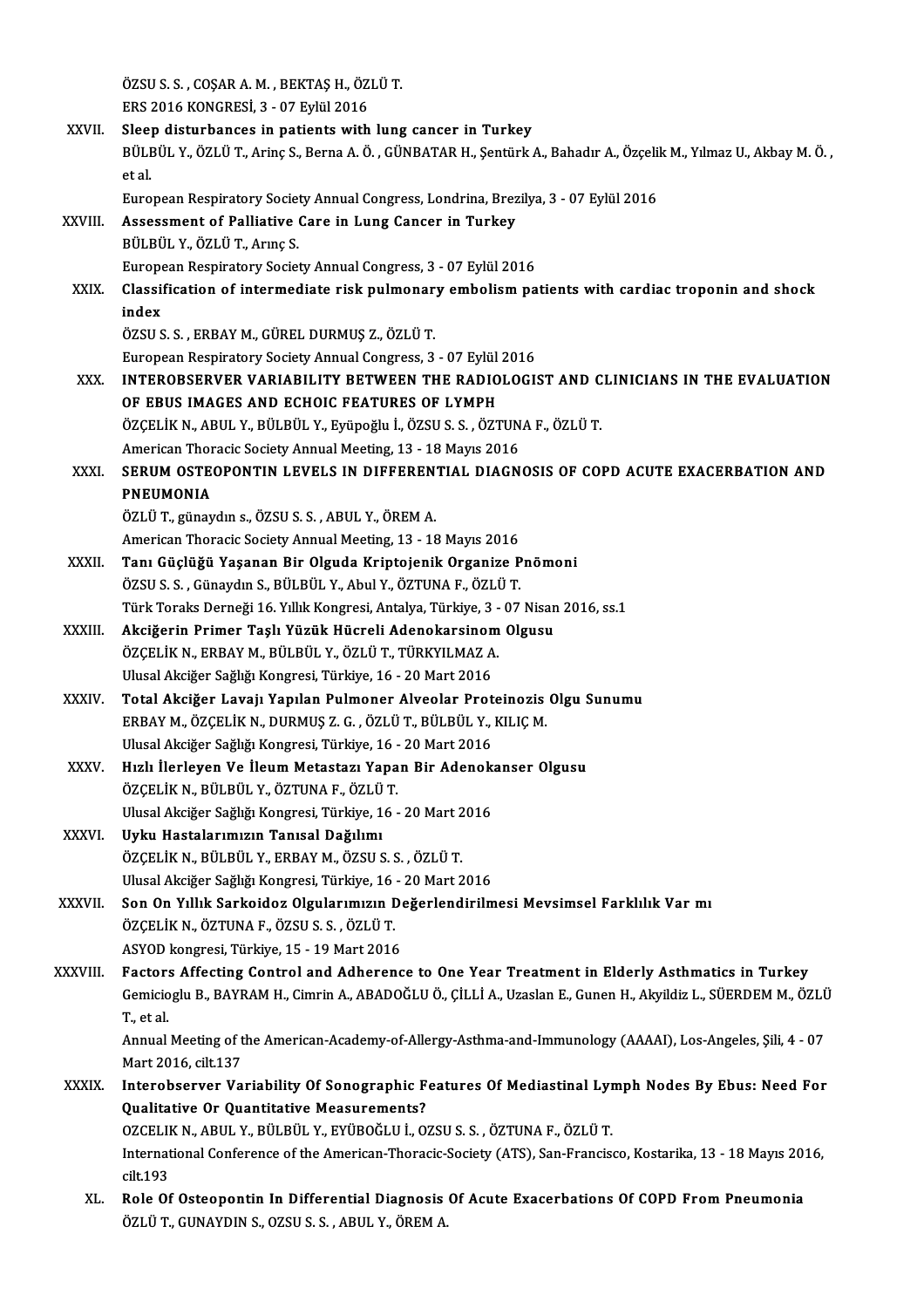International Conference of the American-Thoracic-Society (ATS), San-Francisco, Kostarika, 13 - 18 Mayıs 2016,<br>silt 193 Internat<br>cilt.193 International Conference of the American-Thoracic-Society (ATS), San-Franci<br>cilt.193<br>XLI. Assesment of palliative care in lung cancer in Turkey ASPECT study<br> $\frac{\partial zI}{\partial zI}$  it T. Pilt Pilt V. SipELA, PEPNA A Ö. CÜNRATAR H.

- cilt.193<br>Assesment of palliative care in lung cancer in Turkey ASPECT study<br>ÖZLÜ T., BÜLBÜL Y., SİBEL A., BERNA A Ö., GÜNBATAR H., ŞENTÜRK A., BAHADIR A., ÖZÇELİK M., YILMAZ U.,<br>AKRAY M Ö., et.al. Assesment of pal<br>ÖZLÜ T., BÜLBÜL Y<br>AKBAY M. Ö. , et al.<br>European Besnirat ÖZLÜ T., BÜLBÜL Y., SİBEL A., BERNA A Ö., GÜNBATAR H., ŞENTÜRK A., BAHADIR A., ÖZÇEI<br>AKBAY M. Ö. , et al.<br>European Respiratory Society Annual Congress, Amsterdam, Hollanda, 26 - 30 Eylül 2015<br>Conoral sharasteristiss and th AKBAY M. Ö. , et al.<br>European Respiratory Society Annual Congress, Amsterdam, Hollanda, 26 - 30 Eylü<br>XLII. General characteristics and therapeutic options in lung cancer in Turkey<br>ÖZLÜ T. PÜLPÜLY SİPELA, PEPNA Ö. CÜNPATAR
- European Respiratory Society Annual Congress, Amsterdam, Hollanda, 26 30 Eylül 2015<br>General characteristics and therapeutic options in lung cancer in Turkey<br>ÖZLÜ T., BÜLBÜL Y., SİBEL A., BERNA Ö., GÜNBATAR H., ŞENTÜRK A. **General characte<br>ÖZLÜ T., BÜLBÜL Y<br>MAKBULE A., et al.<br>Europeen Besnirat** ÖZLÜ T., BÜLBÜL Y., SİBEL A., BERNA Ö., GÜNBATAR H., ŞENTÜRK A., BAHADIR A., MELİKE<br>MAKBULE A., et al.<br>European Respiratory Society Annual Congress, Amsterdam, Hollanda, 26 - 30 Eylül 2015<br>Besults of Turkish smoking sessat

- MAKBULE A., et al.<br>European Respiratory Society Annual Congress, Amsterdam, Hollanda, 26 30 Eylül 2015<br>XLIII. Results of Turkish smoking cessation polyclinics data's analysis (TUSPA study)<br>ÖZLÜ T. ÖZTIINA E. Er M. Vılmaz European Respiratory Society Annual Congress, Amsterdam, Hollanda, 26 - 30 Eylül 2015<br>Results of Turkish smoking cessation polyclinics data's analysis (TUSPA study)<br>ÖZLÜ T., ÖZTUNA F., Er M., Yılmaz A., Sağlam L., Uysal A. Results of Turkish smoking cessation polyclinics data's analysis (TUSPA study<br>ÖZLÜ T., ÖZTUNA F., Er M., Yılmaz A., Sağlam L., Uysal A., Şengezer T., Duru Çetinkaya P.,<br>European Respiratory Society Congress, Amsterdam, Hol ÖZLÜ T., ÖZTUNA F., Er M., Yılmaz A., Sağlam L., Uysal A., Şengezer T., Duru Çetinkaya P., Yaşar Z., Sarıoğlu N.<br>European Respiratory Society Congress, Amsterdam, Hollanda, 26 - 30 Eylül 2015, ss.3<br>XLIV. Should Low molecul
- European Respiratory Society Congres:<br>Should Low molecular weight hepa<br>for severity pulmonary embolism<br>ÖZLÜ T. Sontürk A. VII MAZEL UCAR E Should Low molecular weight heparin be referred over unfractionated heparin after thrombolysis<br>for severity pulmonary embolism<br>ÖZLÜ T., Şentürk A., YILMAZEL UÇAR E., BERK S., ALTINSOY B., Gül D., ÇAKIR EDİS E., Kadıoğlu E. for severity pulmonary embolism<br>ÖZLÜ T., Şentürk A., YILMAZEL UÇAR E., BERK S., ALTINSOY B., Gül D., ÇAKIR EDİS E., Kadıoğlu E., Şen H., ÖZSU S

American Thoracic Society International Conference, Denver, Amerika Birleşik Devletleri, 15 - 20 Mayıs 2015

XLV. Prognostic role of red cell distribution with (RWD) at pulmonary embolism (PTE).<br>Pehlivanlar Küçük M., ÖZTUNA F., ABUL Y., ÖZSU S. S., ÖZLÜ T. Prognostic role of red cell distribution with (RWD) at pulmonary embolism (PTE).<br>Pehlivanlar Küçük M., ÖZTUNA F., ABUL Y., ÖZSU S. S. , ÖZLÜ T.<br>American Thoracic Society International Conference, Denver, Colarado, Amerika Pehlivanlai<br>American<br>2015, ss.1<br>Prognesti American Thoracic Society International Conference, Denver, Colarado, Amerika Birleşik Devletleri, 15 - 20 May<br>2015, ss.1<br>XLVI. Prognostic Importance of Central Thrombus in Normotensive Patients with Pulmonary Embolism<br>Ö<sup>7</sup>

2015, ss.1<br>Prognostic Importance of Central Thrombus in Normotensive Patients with Pulmonary Embolism<br>ÖZLÜT., Senturk A., ÖZSU S. S.

ATS CONGRESS, Denver, Amerika Birleşik Devletleri, 15 - 20 Mayıs 2015, ss.1

- ÖZLÜ T., Senturk A., ÖZSU S. S.<br>ATS CONGRESS, Denver, Amerika Birleşik Devletleri, 15 20 Mayıs 2015, ss.1<br>XLVII. Should Low-Molecular-Weight Heparin Be Preferred Over Unfractionated Heparin After<br>Thrombolysis for Soverit ATS CONGRESS, Denver, Amerika Birleşik Devletleri, 15<br>Should Low-Molecular-Weight Heparin Be Prefer<br>Thrombolysis for Severity Pulmonary Embolism<br>ÖZLÜT, VILMAZEL UCAR E, Sonturk A, Bork S, Altinsol Should Low-Molecular-Weight Heparin Be Preferred Over Unfractionated Heparin After<br>Thrombolysis for Severity Pulmonary Embolism<br>ÖZLÜ T., YILMAZEL UÇAR E., Senturk A., Berk S., Altinsoy B., Dabak ", Cakır E., E. Kadioglu " Thrombolysis for Severity Pulmonary Embolism<br>ÖZLÜ T., YILMAZEL UÇAR E., Senturk A., Berk S., Altinsoy B., Dabak ,., Cakır E., E. Kadioglu ,. E. , S. Sen H., ÖZSU S. S.<br>ATS CONGRESS, Denver, Amerika Birleşik Devletleri, 15
- ÖZLÜ T., YILMAZEL UÇAR E., Senturk A., Berk S., Altinsoy B., Dabak ,., Cakır E., E. Kadioglu ,. E. , S. Sen H., ÖZSU S. :<br>ATS CONGRESS, Denver, Amerika Birleşik Devletleri, 15 20 Mayıs 2015, ss.1<br>XLVIII. Prognostic impor ATS CONGRESS, Denver, Am<br>Prognostic importance o<br>ÖZLÜ T., Şentürk A., ÖZSU S.<br>American Theracis Seciety I. Prognostic importance of central thrombosis in normotensive patients with pulmonary embolism<br>ÖZLÜ T., Şentürk A., ÖZSU S.<br>American Thoracic Society International Conference, Denver, Amerika Birleşik Devletleri, 15 - 20 May

ÖZLÜ T., Şentürk A., ÖZSU S.<br>American Thoracic Society International Conference, Denver, Amerika Birleşik Devletleri, 15 - 20 Mayıs 2015<br>XLIX. Study Group. Prognostic importance of central thrombosis in normotensive patien American T<br><mark>Study Gro</mark><br>embolism.<br>ÖZLÜ T. SE Study Group. Prognostic imp<br>embolism.<br>ÖZLÜ T., SENTURK A., ÖZSU S. S.<br>American Theracic Seciety Inter

embolism.<br>ÖZLÜ T., SENTURK A., ÖZSU S. S.<br>American Thoracic Society International Conference, Denver, Colarado, Amerika Birleşik Devletleri, 15 - 20 Mayıs ÖZLÜ T., SI<br>American 1<br>2015, ss.2<br>Pulmanar American Thoracic Society International Conference, Denver, Colarado, Amerika Birleşik De<br>2015, ss.2<br>L. Pulmoner Tromboemboli de Eritsorit Dağılım Genişliği nin rdw Prognostik Rolü<br>PELLI İVANLAR KÜÇÜK M. ÖZTUNA E. ARIH Y.

- 2015, ss.2<br>Pulmoner Tromboemboli de Eritsorit Dağılım Genişliği nin rdw Pre<br>PEHLİVANLAR KÜÇÜK M., ÖZTUNA F., ABUL Y., ÖZSU S., KUTLU M., ÖZLÜ T.<br>Türk Toraks Derneği 19 Yıllık Kongresi Türkiye 1 04 Nisan 2015 Pulmoner Tromboemboli de Eritsorit Dağılım Genişliği nin :<br>PEHLİVANLAR KÜÇÜK M., ÖZTUNA F., ABUL Y., ÖZSU S., KUTLU M., (<br>Türk Toraks Derneği 18.Yıllık Kongresi, Türkiye, 1 - 04 Nisan 2015<br>İdionatik Bulmonar Eibrozis Tanıl PEHLİVANLAR KÜÇÜK M., ÖZTUNA F., ABUL Y., ÖZSU S., KUT<br>Türk Toraks Derneği 18.Yıllık Kongresi, Türkiye, 1 - 04 Nisar<br>LI. İdiopatik Pulmoner Fibrozis Tanılı Hastaların Analizi<br>Frhav M. ÖZSU S. S. ÖZCELİK N. Yurtequer B. M.
- Türk Toraks Derneği 18.Yıllık Kongresi, Türkiye, 1 04 Nisan 2015<br>LI. İdiopatik Pulmoner Fibrozis Tanılı Hastaların Analizi<br>Erbay M., ÖZSU S. S. , ÖZÇELİK N., Yurtsever B. M. , ÖZLÜ T. İdiopatik Pulmoner Fibrozis Tanılı Hastaların Analizi<br>Erbay M., ÖZSU S. S. , ÖZÇELİK N., Yurtsever B. M. , ÖZLÜ T.<br>Türk Toraks Derneği 17. Yıllık Kongresi, Antalya, Türkiye, 2 - 06 Nisan 2014<br>Navıly Diagnosed Asthma In The Erbay M., ÖZSU S. S. , ÖZÇELİK N., Yurtsever B. M. , ÖZLÜ T.<br>Türk Toraks Derneği 17. Yıllık Kongresi, Antalya, Türkiye, 2 - 06 Nisan 2<br>LII. Newly Diagnosed Asthma In The Elderly: Is It Really Different?<br>Comisiosly B. ABADQ

## Gemicioglu B., ABADOĞLU Ö., Akyildiz L., BAYRAM H., ÇİLLİ A., Cimrin A., Gunen H., MISIRLIGİL Z., ÖZLÜ T.,<br>SÜERDEM M., et al. Newly Diagnosed Asthma In The Elderly: Is It Really Different? Gemicioglu B., ABADOĞLU Ö., Akyildiz L., BAYRAM H., ÇİLLİ A., Cimrin A., Gunen H., MISIRLIGİL Z., ÖZLÜ T.,<br>SÜERDEM M., et al.<br>Annual Meeting of the American-Academy-of-Allergy-Asthma-and-Immunology (AAAAI), California, Ame SÜERDEM M., et al.<br>Annual Meeting of the American-Academy-of-Allergy<br>Birleşik Devletleri, 28 Şubat - 04 Mart 2014, cilt.133<br>Vena eave filter in patients With pulmener em

Annual Meeting of the American-Academy-of-Allergy-Asthma-and-Immunology (A)<br>Birleşik Devletleri, 28 Şubat - 04 Mart 2014, cilt.133<br>LIII. Vena cava filter in patients With pulmoner embolism: Long-term results<br>ÖZELLS S. ÖZCE

- Birleşik Devletleri, 28 Şubat 04 Mart 2014, cilt<br>Vena cava filter in patients With pulmone:<br>ÖZSU S. S. , ÖZÇELİK N., ÖZTÜRK M. H. , ÖZLÜ T.<br>EPS Annual Congress Barsalana İspanya 7, 11 Vena cava filter in patients With pulmoner embolism: Long<br>ÖZSU S. S. , ÖZÇELİK N., ÖZTÜRK M. H. , ÖZLÜ T.<br>ERS Annual Congress, Barcelona, İspanya, 7 - 11 Eylül 2013, ss.57<br>Sarkaidarda Mayaimaal Farklılık ÖZSU S. S. , ÖZÇELİK N., ÖZTÜRK M. H. , ÖZLÜ T.<br>ERS Annual Congress, Barcelona, İspanya, 7 - 11 Eylül 2013, ss.57<br>LIV. Sarkoidozda Mevsimsel Farklılık
-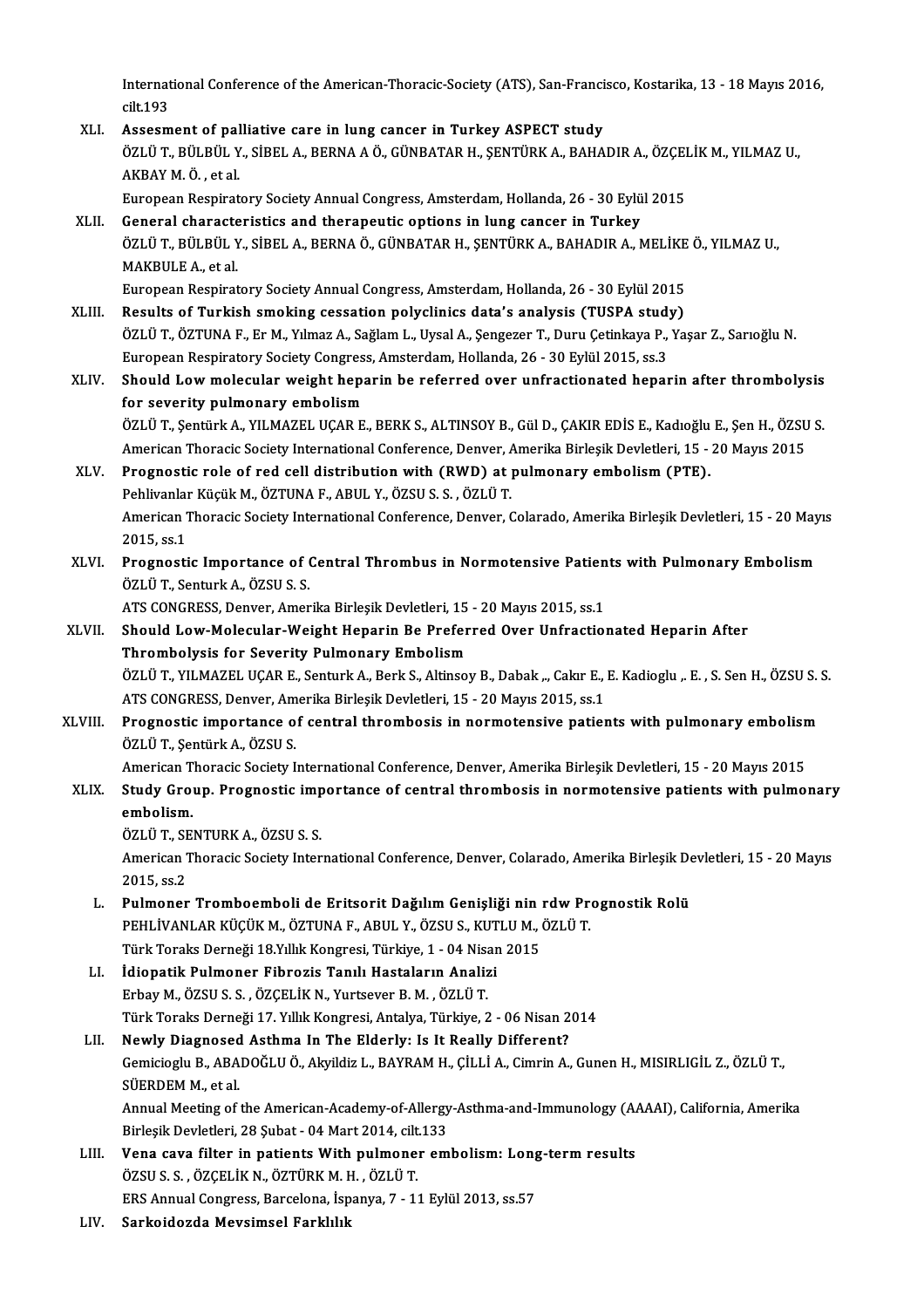|        | ÖZÇELİK N., ÖZTUNA F., ÖZSU S. S., ABUL Y., BÜLBÜL Y., ÖZLÜ T.                                             |
|--------|------------------------------------------------------------------------------------------------------------|
|        | Türk Toraks Derneği 16. Yıllık Kongresi, Antalya, Türkiye, 3 - 07 Nisan 2013                               |
| LV.    | Sarkoidozda Eritrosit dağılım genişliği seviyesi                                                           |
|        | ÖZSU S. S., ÖZÇELİK N., ÖZTUNA F., ÖZLÜ T.                                                                 |
|        | Türk Toraks Derneği 16. Yıllık Kongresi, Antalya, Türkiye, 3 - 07 Nisan 2013                               |
| LVI.   | Pulmoner Embolide Trombolitik ve Heparin Tedavisinin Karşılaştırılması                                     |
|        | ÖZSU S. S., ABUL Y., PEHLİVANLAR M., ÖZÇELİK N., ÖZTUNA F., BÜLBÜL Y., ÖZLÜ T.                             |
|        | Türk Toraks Derneği 16. Yıllık Kongresi, Antalya, Türkiye, 3 - 07 Nisan 2013                               |
| LVII.  | Pulmoner Emboli Nedeniyle Vena Kava Filtresi Uygulanan Hastalarda Uzun Dönem Sonuçları                     |
|        | ÖZSUS S, ÖZÇELİK N, ÖZTÜRK M.H., ÖZLÜ T.                                                                   |
|        | Türk Toraks Derneği 16. Yıllık Kongresi, Antalya, Türkiye, 3 - 07 Nisan 2013                               |
| LVIII. | Yüksek Riskli Pulmoner Tromboemboli Şüphesi olan bir hastada Trombolitik Tedavi                            |
|        | ÖZSU S. S., Aydın E., Abul Y., ÖZTUNA F., BÜLBÜL Y., ÖZLÜ T.                                               |
|        | Türk Toraks Derneği 16. Yıllık Kongresi, Antalya, Türkiye, 3 - 07 Nisan 2013, ss.1                         |
| LIX.   | Red cell distribution width RDW A new predictor for chronic thromboembolic pulmonary                       |
|        | hypertension                                                                                               |
|        | ABUL Y., ÖZSU S., KORKMAZ A., BÜLBÜL Y., ÖZLÜ T.                                                           |
|        | 22th European Respiratory Society Annual Congress, VİYANA, Avusturya, 15 - 17 Eylül 2012                   |
| LX.    | Akciğer ve Renal Cell Karsinomu Birlikteliği Vaka Sunumu                                                   |
|        | BAHAT Z., Sezen O., AYNACI O., CANYILMAZ E., ZENGIN A. Y., ÇOLAK F., YILDIZ K., MEMIS Y. H., ÖZLÜ T.       |
|        | IX. Ulusal Radyasyon Onkolojisi Kongresi, Lefkoşa, Kıbrıs (Kktc), 20 - 24 Nisan 2010, ss.128               |
| LXI.   | Estimation of total lung capacity by planimetry of chest radiographs in asthmatic and healthy              |
|        | children 7 to 10 years of age.                                                                             |
|        | UZUN Ö., YEGİNOĞLU G., ÖZLÜ T., ÇAN M. A., KALAYCIOĞLU A., ERTEMOĞLU ÖKSÜZ C.                              |
|        | 4th Asian - Pacific International Congress of Anatomists, Aydın, Türkiye, 7 - 10 Eylül 2005, cilt., ss.283 |
| LXII.  | Küçük Hücreli Akciğer Kanseri Olgularımızın Tedaviye Yanıtları Ve Sağkalım Oranları                        |
|        | ÖZTUNA F., BÜLBÜL Y., AYÇİÇEK O., ÖZLÜ T.                                                                  |
|        | Toraks Derneği 8. Yıllık Kongresi, Türkiye, 27 Nisan - 01 Mayıs 2005                                       |
| LXIII. | Rates of Treatment Response and Median Survival in Advanced Non Small Cell Lung Cancer Patients            |
|        | ÖZTUNA F., BÜLBÜL Y., AYÇİÇEK O., ÖZLÜ T.                                                                  |
|        | 14th European Respiratory Society Annual Congress, 2 - 04 Ekim 2004                                        |
| LXIV.  | Küçük hücreli dışı akciğer kanseri olgularımızda tedavi yanıtları ve sağkalım oranları                     |
|        | ÖZTUNA F., AYÇİÇEK O., BÜLBÜL Y., ÖZLÜ T.                                                                  |

### Bilirkişi Raporları

ilirkişi Raporları<br>I. TÜRK TORAKS DERNEĞİ ERİŞKİNLERDE TOPLUMDA GELİŞEN PNÖMONİ TANI VE TEDAVİ UZLAŞI<br>RAPORU niyi nap<br>Türk to:<br>RAPORU TÜRK TORAKS DERNEĞİ ERİŞKİNLERDE TOPLUMDA GELİŞEN PNÖMONİ TANI VE TEDAVİ UZLAŞI<br>RAPORU<br>ÖZLÜ T., BÜLBÜL Y., ALATAŞ F., ARSEVEN O., ŞAKAR COŞKUN A., ÇİLLİ A., ERDEM H., GÜRSEL G., HATİPOĞLU O. N. ,<br>LERLERİCİQĞLUO.H. , et al

Toraks Derneği 7. Yıllık Kongresi, Türkiye, 28 Nisan - 01 Mayıs 2004

RAPORU<br>ÖZLÜ T., BÜLBÜL Y., ALATAŞ<br>LEBLEBİCİOĞLU O. H. , et al.<br>2009 ÖZLÜ<br>LEBLI<br>2009

# Desteklenen Projeler

ÖZLÜ T., Desteklenmiş Diğer Projeler, Semptomatik KOAH hastalarında salmeterol/flutikazondan QVA149'a (indakaterol B estefironom in rejeter<br>ÖZLÜ T., Desteklenmiş Diğer Projeler, Semptomatik KOAH hastalarında salmeterol/flutikazondan QVA149'a (indakaterol<br>maleat/glikopironyum bromür) geçişin etkililik ve güvenliliğini değerlendirmek üze ÖZLÜ T., Desteklenmiş Diğer Projeler, Semptomatik KOAH hastalarında salmeterol/<br>maleat/glikopironyum bromür) geçişin etkililik ve güvenliliğini değerlendirmek üze<br>randomize, çift kör, çift plasebolu, paralel gruplu bir çal maleat/glikopironyum bromür) geçişin etkililik ve güvenliliğini değerlendirmek üzere 12 haftalık tedavi ile çok merl<br>randomize, çift kör, çift plasebolu, paralel gruplu bir çalışma, 2015 - Devam Ediyor<br>ÖZLÜ T., Diğer Özel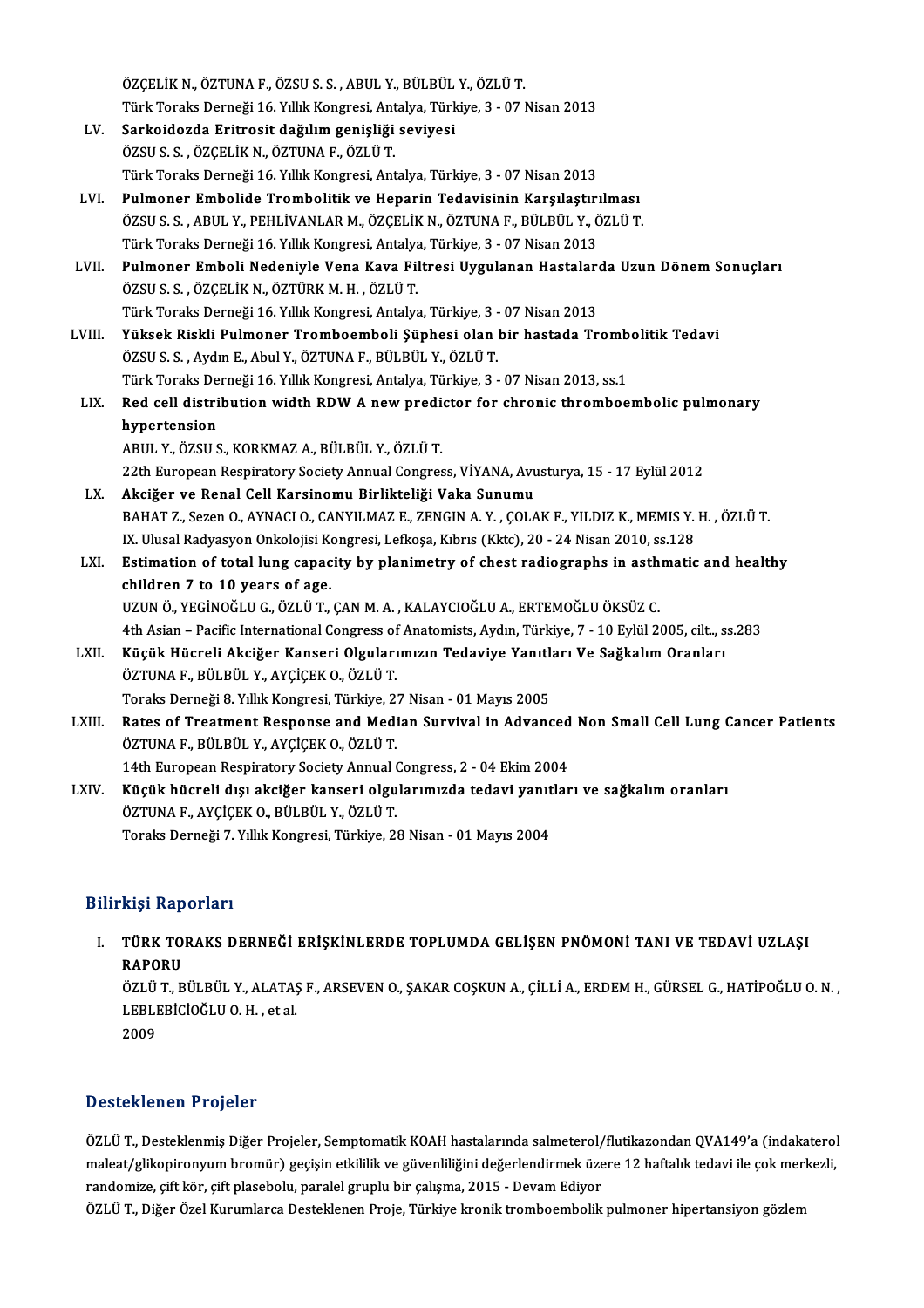çalışması, 2015 - Devam Ediyor

ÖZLÜ T., Diğer Özel Kurumlarca Desteklenen Proje, Kronik Obstruktif Akciğer Hastalığında Evde Non-invazif Mekanik Ventilatör Kullanımına Uyum = Compliance with Home Non-invasive Ventilation in COPD, 2015 - Devam Ediyor ÖZLÜ T., Diğer Özel Kurumlarca Desteklenen Proje, Kronik Obstruktif Akciğer Hastalığında Evde Non-invazif Mekanik<br>Ventilatör Kullanımına Uyum = Compliance with Home Non-invasive Ventilation in COPD, 2015 - Devam Ediyor<br>TOP Ventilatör Kullanımına Uyum = Compliance with Home Non-invasive Ventilation in COPD, 2015 - Devam Ediyor<br>TOPBAŞ M., TÜRKYILMAZ S., ÇAN G., ÖZLÜ T., AYDIN F., KARAMAN R., Yükseköğretim Kurumları Destekli Proje, SAĞLI<br>HASTAN TOPBAŞ M., TÜRKYILMAZ S., ÇAN (<br>HİZMET SUNUCULARININ İLETİŞİI<br>HASTANESİ ÖRNEĞİ, 2015 - 2018<br>ÖZLÜ T. Diğer Özel Kurumlarsa D. HİZMET SUNUCULARININ İLETİŞİM VE EMPATİ EĞTİMLERİNİN HASTA MEMNUNİYETİ ÜZERİNE ETKİSİ KTÜ FARABİ<br>HASTANESİ ÖRNEĞİ, 2015 - 2018<br>ÖZLÜ T., Diğer Özel Kurumlarca Desteklenen Proje, TÜRKİYE'DE KOAH HASTALARINDA İMMÜNİZASYON ARA

HASTANESİ ÖRNEĞİ, 2015 - 2018<br>ÖZLÜ T., Diğer Özel Kurumlarca Desteklenen Proje, TÜRKİYE'DE KOAH HA:<br>RESEARCH OF IMMUNISATION STATUS IN COPD IN TURKEY, 2014 - 2015<br>ÖZLÜ T. Diğer Özel Kurumlarca Desteklenen Proje, TÜRKİYE'DE ÖZLÜ T., Diğer Özel Kurumlarca Desteklenen Proje, TÜRKİYE'DE KOAH HASTALARINDA İMMÜNİZASYON ARAŞTIRMASI<br>RESEARCH OF IMMUNISATION STATUS IN COPD IN TURKEY, 2014 - 2015<br>ÖZLÜ T., Diğer Özel Kurumlarca Desteklenen Proje, TÜRKİ

RESEARCH OF IMMUNISATION STATUS IN COPD IN TURKEY, 2014 - 2015<br>ÖZLÜ T., Diğer Özel Kurumlarca Desteklenen Proje, TÜRKİYE'DE AKCİĞER KAN<br>ASSESMENT OF PALLIATIVE CARE IN LUNG CANCER IN TURKEY, 2014 - 2015<br>ÖZLÜ T. Diğer Özel ÖZLÜ T., Diğer Özel Kurumlarca Desteklenen Proje, TÜRKİYE'DE AKCİĞER KANSERİNDE PALYATİF BAKIM ÇALIŞMAS<br>ASSESMENT OF PALLIATIVE CARE IN LUNG CANCER IN TURKEY, 2014 - 2015<br>ÖZLÜ T., Diğer Özel Kurumlarca Desteklenen Proje, T

ASSESMENT OF PALLIATIVE CARE IN LUNG CANCER IN TURKEY, 2014 - 2015<br>ÖZLÜ T., Diğer Özel Kurumlarca Desteklenen Proje, Türkiye'de Sigara Bırakma Poliklinikleri Araştırması, 2013 - 2015<br>ÖZLÜ T., Diğer Özel Kurumlarca Destekle ÖZLÜ T., Diğer Özel Kurumlarca Desteklenen Proje, Türkiye'de Sigara Bırakma Poliklinikleri Araştırması, 2013 - 2015

#### Bilimsel Dergilerdeki Faaliyetler

Bilimsel Dergilerdeki Faaliyetler<br>Sağlık Bilimleri Dergisi, Danışma Kurul Üyesi, 2014 - Devam Ediyor<br>Güneel Göğüs Hastalıkları Serisi Yayın Kurul Üyesi 2012 - Devam E Biriniser Bergrier deni Tudriyetler<br>Sağlık Bilimleri Dergisi, Danışma Kurul Üyesi, 2014 - Devam Ediyor<br>Güncel Göğüs Hastalıkları Serisi, Yayın Kurul Üyesi, 2013 - Devam Ediyor<br>Sağlık ve İnsan Danısma Kurul Üyesi, 2012 - De Sağlık Bilimleri Dergisi, Danışma Kurul Üyesi, 2014 - Devam<br>Güncel Göğüs Hastalıkları Serisi, Yayın Kurul Üyesi, 2013 - D<br>Sağlık ve İnsan, Danışma Kurul Üyesi, 2012 - Devam Ediyor<br>Türkiye Klinikleri Tın Bilimleri Dergisi, Güncel Göğüs Hastalıkları Serisi, Yayın Kurul Üyesi, 2013 - Devam Ediyor<br>Sağlık ve İnsan, Danışma Kurul Üyesi, 2012 - Devam Ediyor<br>Türkiye Klinikleri Tıp Bilimleri Dergisi, Editör, 2011 - Devam Ediyor İzmir Göğüs Hastanesi dergisi, Danışma Kurul Üyesi, 2006 - Devam Ediyor Türkiye Klinikleri Tıp Bilimleri Dergisi, Editör, 2011 - Devam Ediyor<br>İzmir Göğüs Hastanesi dergisi, Danışma Kurul Üyesi, 2006 - Devam Ediyor<br>Turkısh Journal of Medical Sciences (TUBİTAK) , Değerlendirme Kurul Üyesi, 2000 İzmir Göğüs Hastanesi dergisi, Danışma Kurul Üyesi, 2006 - Devar<br>Turkısh Journal of Medical Sciences (TUBİTAK) , Değerlendirme k<br>Solunum Hastalıkları, Danışma Kurul Üyesi, 1999 - Devam Ediyor<br>Tüberküleg ve Tereke, Danışma Turkısh Journal of Medıcal Sciences (TUBİTAK) , Değerlendirme Kı<br>Solunum Hastalıkları, Danışma Kurul Üyesi, 1999 - Devam Ediyor<br>Tüberküloz ve Toraks, Danışma Kurul Üyesi, 1996 - Devam Ediyor Tüberküloz ve Toraks, Danışma Kurul Üyesi, 1996 - Devam Ediyor<br>Bilimsel Kuruluşlardaki Üyelikler / Görevler

Akciğer Sağlığı ve Yoğun Bakım Derneği, Başkan, 2012 - Devam Ediyor Dirinder Hur druğili dükr oy orinler 7 dörevler<br>Akciğer Sağlığı ve Yoğun Bakım Derneği, Başkan, 2012 - Devam Ediyor<br>TUKMOS Göğüs Hastalıkları Komisyonu, Başkan, 2009 - Devam Ediyor Akciğer Sağlığı ve Yoğun Bakım Derneği, Başkan<br>TUKMOS Göğüs Hastalıkları Komisyonu, Başkan,<br>Tıp Hukuku Derneği, Üye, 2007 - Devam Ediyor<br>Hasta Hakları ve Sağlıklı Yasam Derneği, Başkan TUKMOS Göğüs Hastalıkları Komisyonu, Başkan, 2009 - Devam Ediyor<br>Tıp Hukuku Derneği, Üye, 2007 - Devam Ediyor<br>Hasta Hakları ve Sağlıklı Yaşam Derneği, Başkan, 2003 - Devam Ediyor<br>Trabron Tabin Odası Üye 2002 - Devam Ediyor Tıp Hukuku Derneği, Üye, 2007 - Devam Ediyor<br>Hasta Hakları ve Sağlıklı Yaşam Derneği, Başkan,<br>Trabzon Tabip Odası, Üye, 2002 - Devam Ediyor<br>Türk Toraka Derneği, Üye, 2000 - Devam Ediyor Hasta Hakları ve Sağlıklı Yaşam Derneği, Başkan,<br>Trabzon Tabip Odası, Üye, 2002 - Devam Ediyor<br>TürkToraks Derneği, Üye, 2000 - Devam Ediyor<br>Türkiye Solunum Arastırmaları Derneği, Üye, 199 Türk Toraks Derneği, Üye, 2000 - Devam Ediyor<br>Türkiye Solunum Araştırmaları Derneği, Üye, 1993 - Devam Ediyor

#### Bilimsel Hakemlikler

Bilimsel Hakemlikler<br>Pulmoner Arteriyel Hipertansiyon Hasta El Kitabı, Diğer Dergiler, Kasım 2015<br>Selunum Hastalıkları, Hakamli Bilimsel Dargi, Qaak 2015 Saannoof aruhoanaansa<br>Pulmoner Arteriyel Hipertansiyon Hasta El Kitabı, Diğer I<br>Solunum Hastalıkları, Hakemli Bilimsel Dergi, Ocak 2015<br>İsmir Göğüs Hestalıkları Dergisi, Hakemli Bilimsel Dergi, ( Pulmoner Arteriyel Hipertansiyon Hasta El Kitabı, Diğer Dergiler, Ka<br>Solunum Hastalıkları, Hakemli Bilimsel Dergi, Ocak 2015<br>İzmir Göğüs Hastalıkları Dergisi, Hakemli Bilimsel Dergi, Ocak 2015

## İzmir Göğüs Hastalıkları Dergisi, Hakemli Bilimsel Dergi, Ocak 2015<br>Bilimsel Araştırma / Çalışma Grubu Üyelikleri

Bilimsel Araştırma / Çalışma Grubu Üyelikleri<br>Akciğerin Enfeksiyöz Hastalıkları Çalışma Grubu, Akciğer Sağlığı ve Yoğun Bakım Derneği, Turkey,<br>Yanıy aksigersasligi era 2013 - Devem Ediyer www.akcigersagligi.org, 2013 - Devam Ediyor<br>Akcigerin Enfeksiyöz Hastalıkları Çalışma Gru<br>www.akcigersagligi.org, 2013 - Devam Ediyor